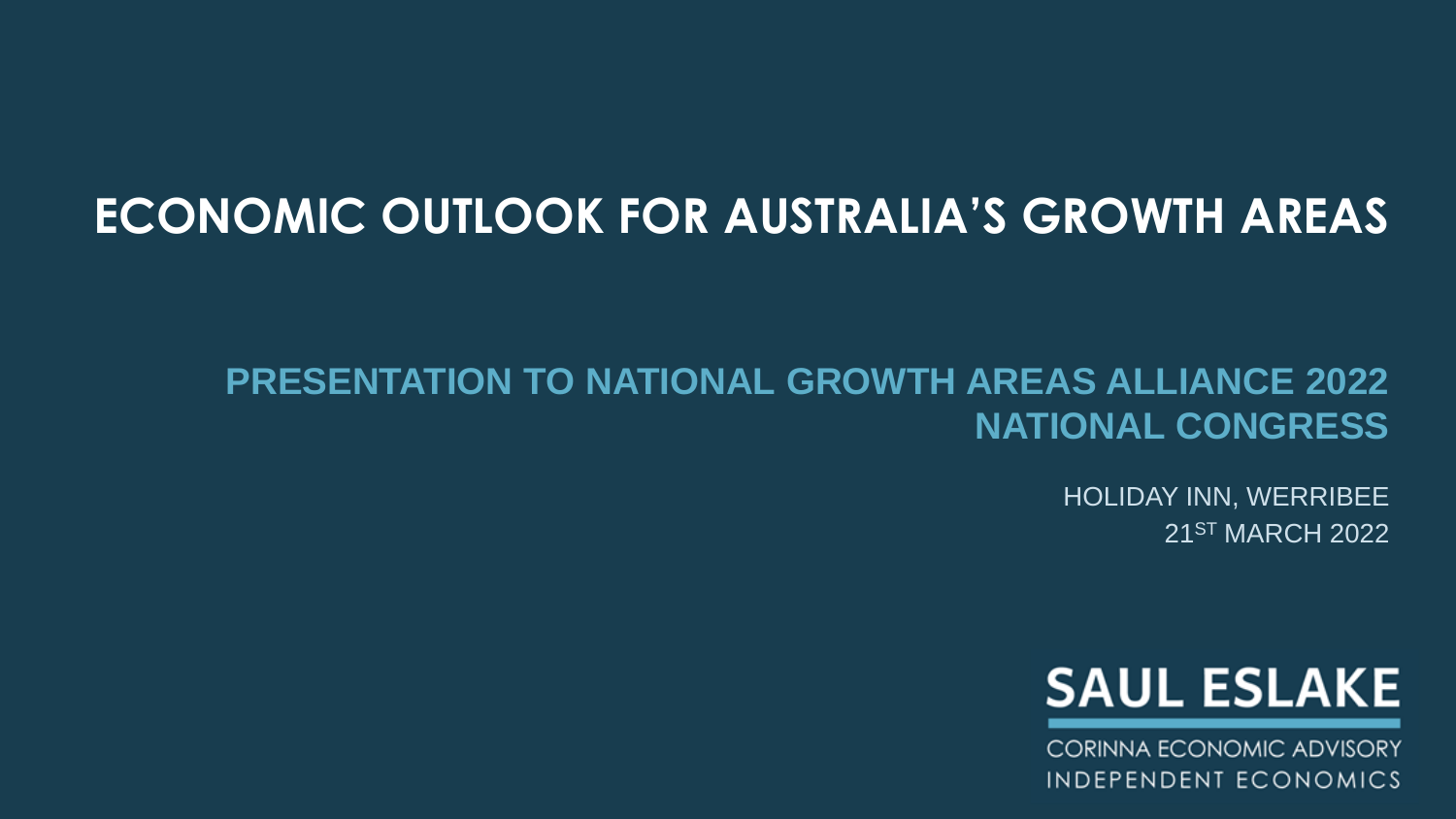**The economic outlook**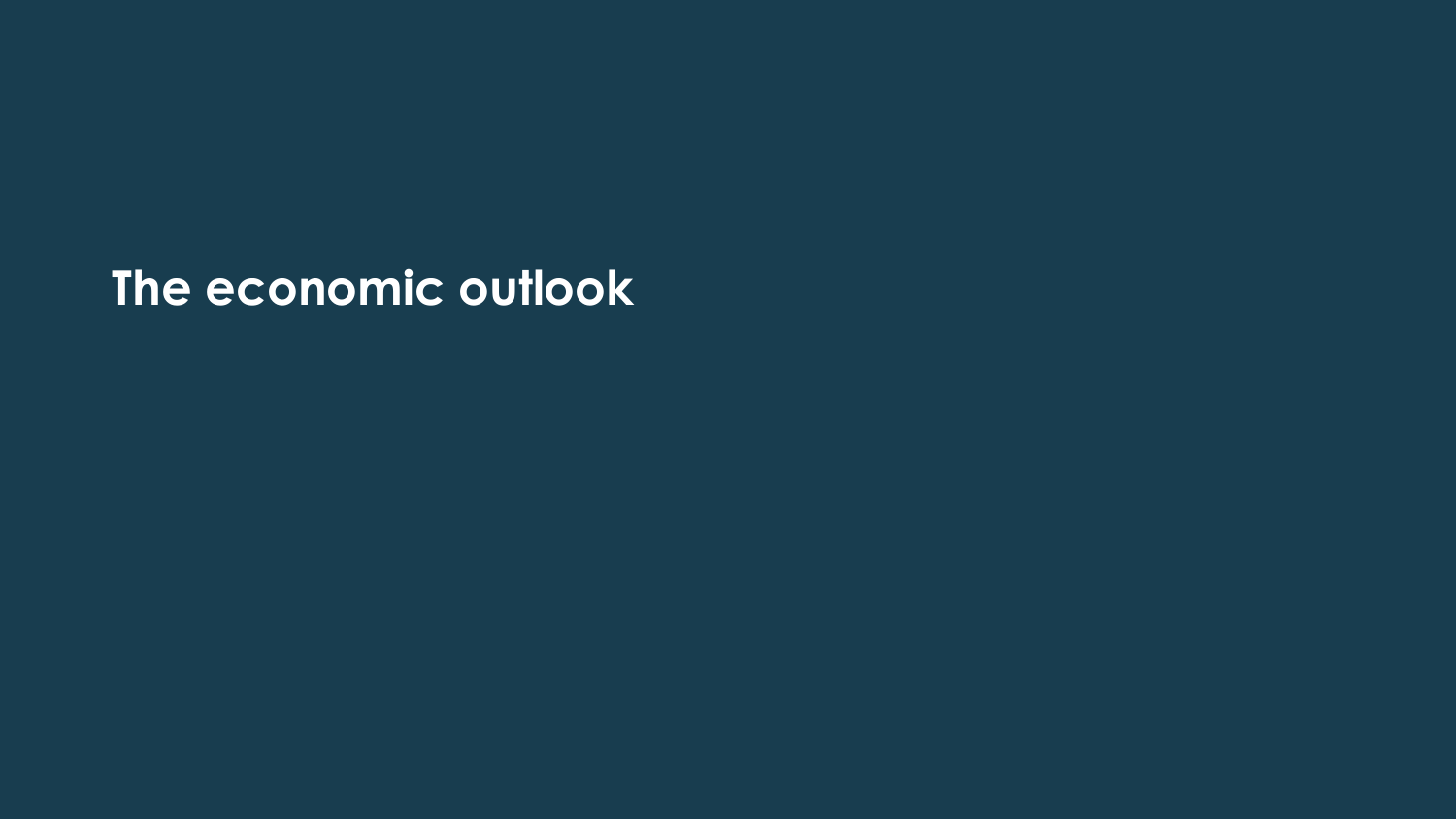### **Australia's 'Covid' recession wasn't as severe as, and its recovery has been stronger than, most other 'advanced' economies**



*Sources:* [ABS](https://www.abs.gov.au/statistics/labour/employment-and-unemployment/labour-force-australia/latest-release) ; [Statistics NZ](https://www.stats.govt.nz/information-releases/labour-market-statistics-june-2021-quarter) ; US [Bureau of Economic Analysis](https://www.bea.gov/data/gdp/gross-domestic-product) and [Bureau of Labor Statistics;](https://www.bls.gov/news.release/empsit.toc.htm) Japan [Cabinet Office](https://www.esri.cao.go.jp/en/sna/sokuhou/sokuhou_top.html) and [Statistics Bureau of Japan;](https://www.stat.go.jp/english/data/roudou/index.html) [Eurostat;](https://ec.europa.eu/eurostat/web/national-accounts/overview) UK Office for [National Statistics; and Statistics Canada; Corinna.](https://www.ons.gov.uk/economy/grossdomesticproductgdp) 



3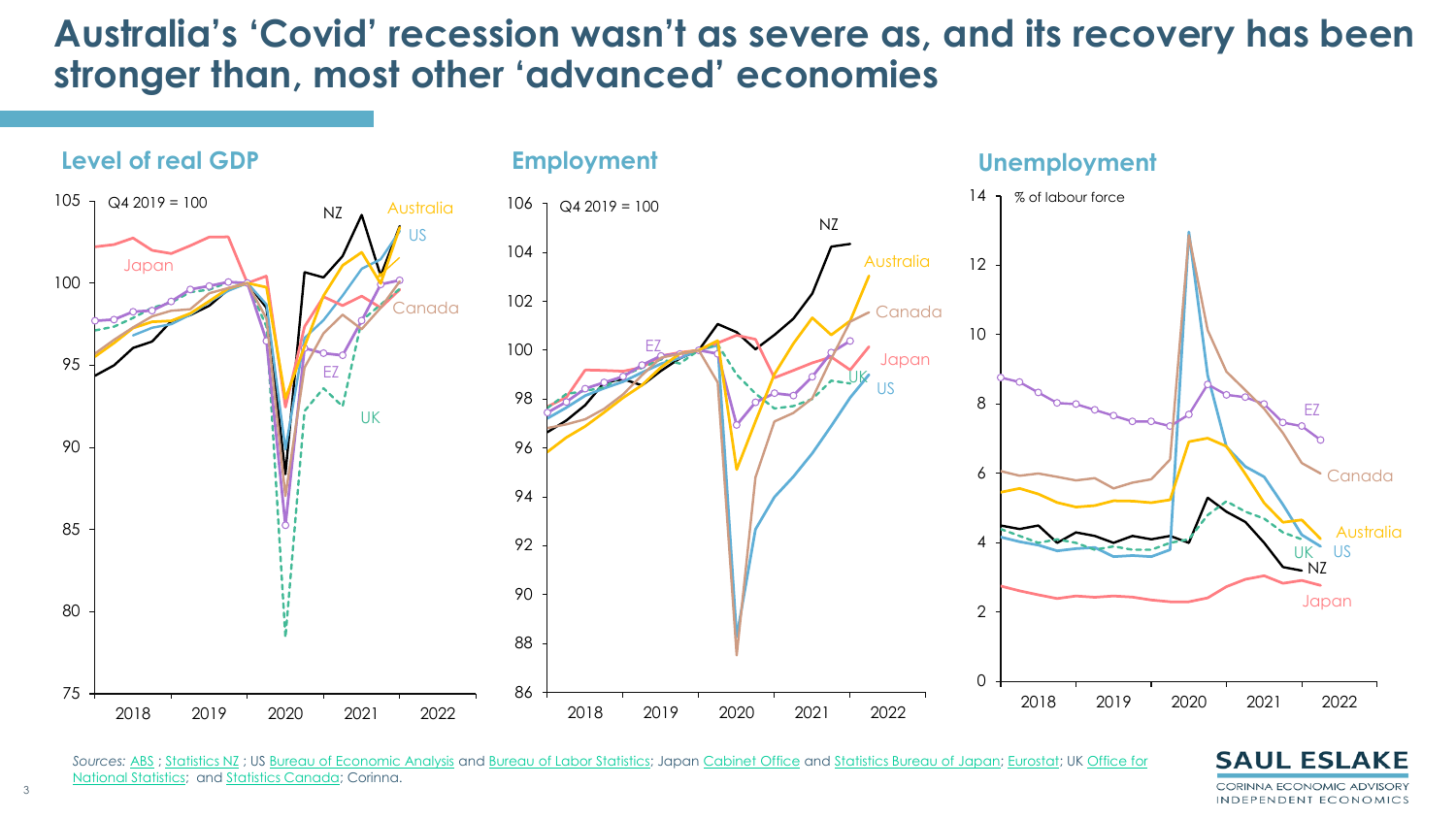### **That was because Australia did a better job than most other countries of That's because Australia did a better job than most other countries of keeping the virus at bay keeping the virus at bay – and its fiscal response was larger than most**



4

#### **Fiscal policy responses to Covid-19**



CORINNA ECONOMIC ADVISORY INDEPENDENT ECONOMICS

Sources: University of Oxford, <u>[Our World in Data](https://ourworldindata.org/coronavirus)</u> (data up to 14<sup>th</sup> March); IMF, *[Fiscal Monitor Database of Country Fiscal Measures in Response to the COVID-19 Pandemic](https://www.imf.org/en/Topics/imf-and-covid19/Fiscal-Policies-Database-in-Response-to-COVID-19),* October 2021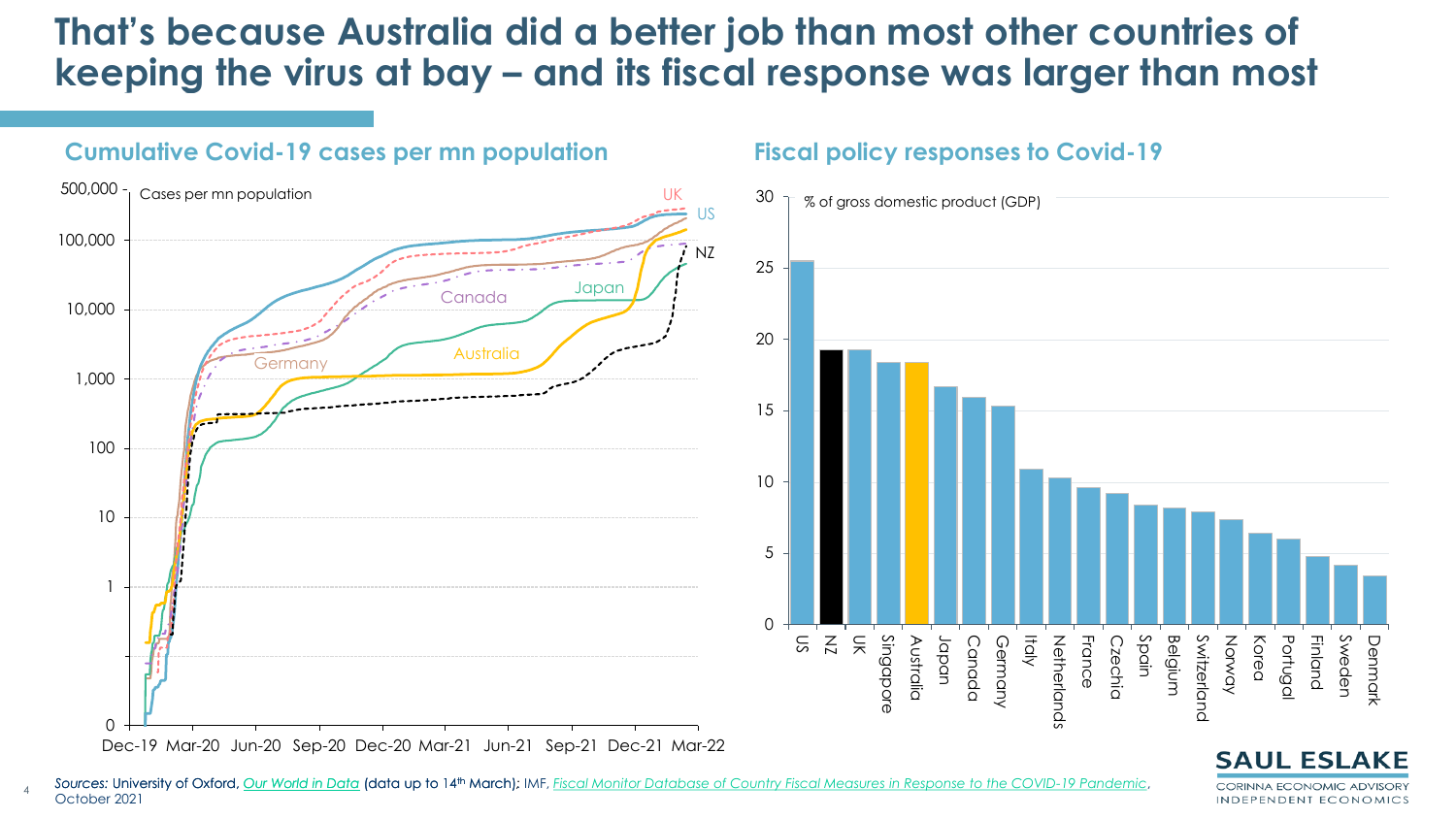### **Some sectors of the economy remain considerably smaller than they were on the eve of the pandemic**

#### **Q4 2021 real gross value added by industry – change from pre-pandemic peak**

#### **Q4 2021 employment by industry – change from pre-pandemic peak**



#### **SAUL ESLAKE** CORINNA ECONOMIC ADVISORY

INDEPENDENT ECONOMICS

*Sources:* ABS, *[Australian National Accounts: National Income, Expenditure and Product](https://www.abs.gov.au/statistics/economy/national-accounts/australian-national-accounts-national-income-expenditure-and-product/latest-release)*, December quarter 2021. 2021; and *[Labour Force, Australia, Detailed](https://www.abs.gov.au/statistics/labour/employment-and-unemployment/labour-force-australia-detailed/aug-2021)*, November 2021.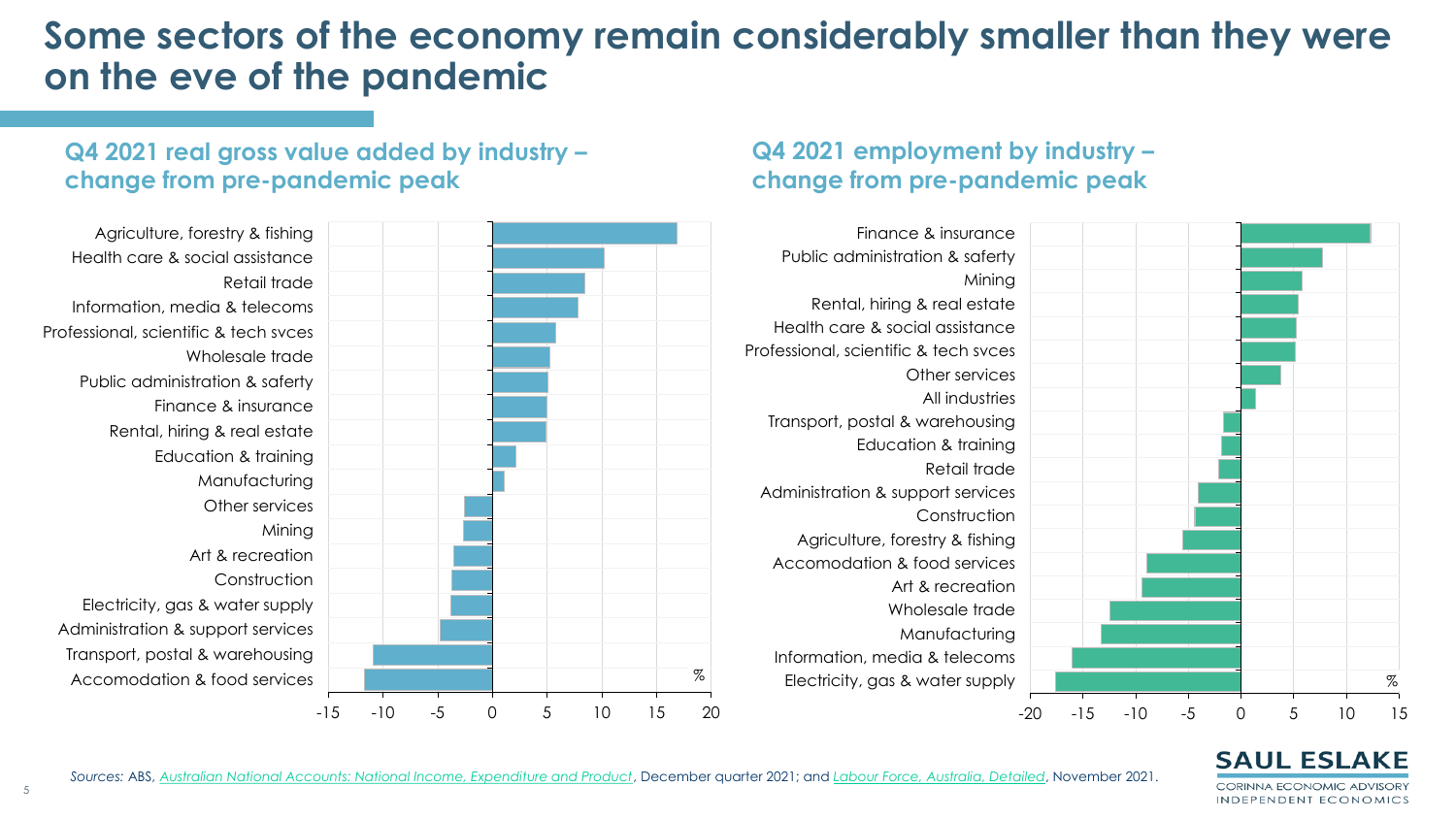### **Business conditions remain reasonably positive, with hiring and capex intentions both above their long-run averages**



#### **Forward orders**





#### **Employee hiring intentions**



#### **Capital expenditure intentions**



**SAUL ESLAKE CORINNA ECONOMIC ADVISORY** INDEPENDENT ECONOMICS

06 07 08 09 10 11 12 13 14 15 16 17 18 19 20 21 22

6

 $-40$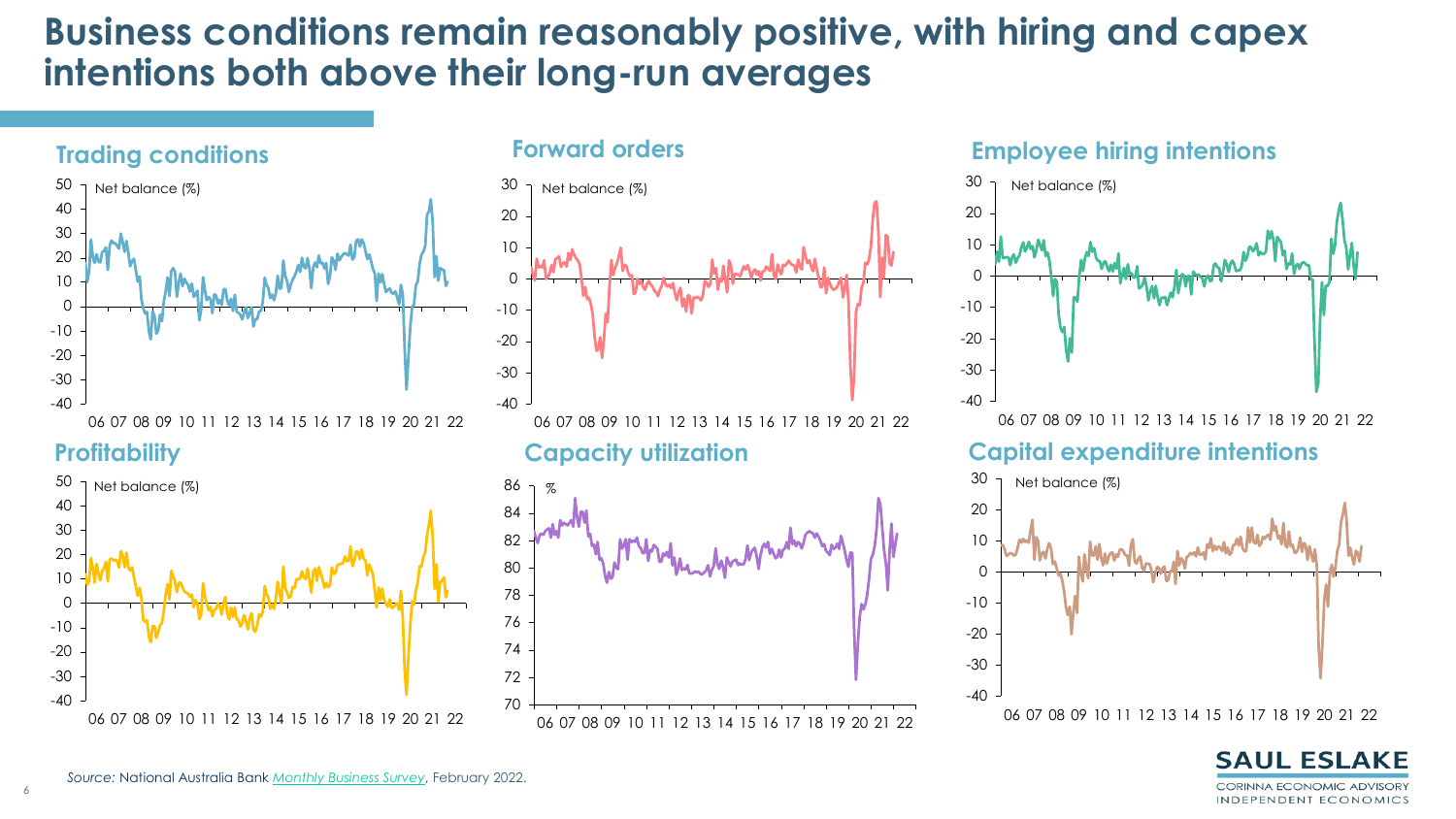### **Consumer confidence has been affected by concerns over housing affordability, and more recently by rising inflation and the floods**





#### **Buying conditions assessment**

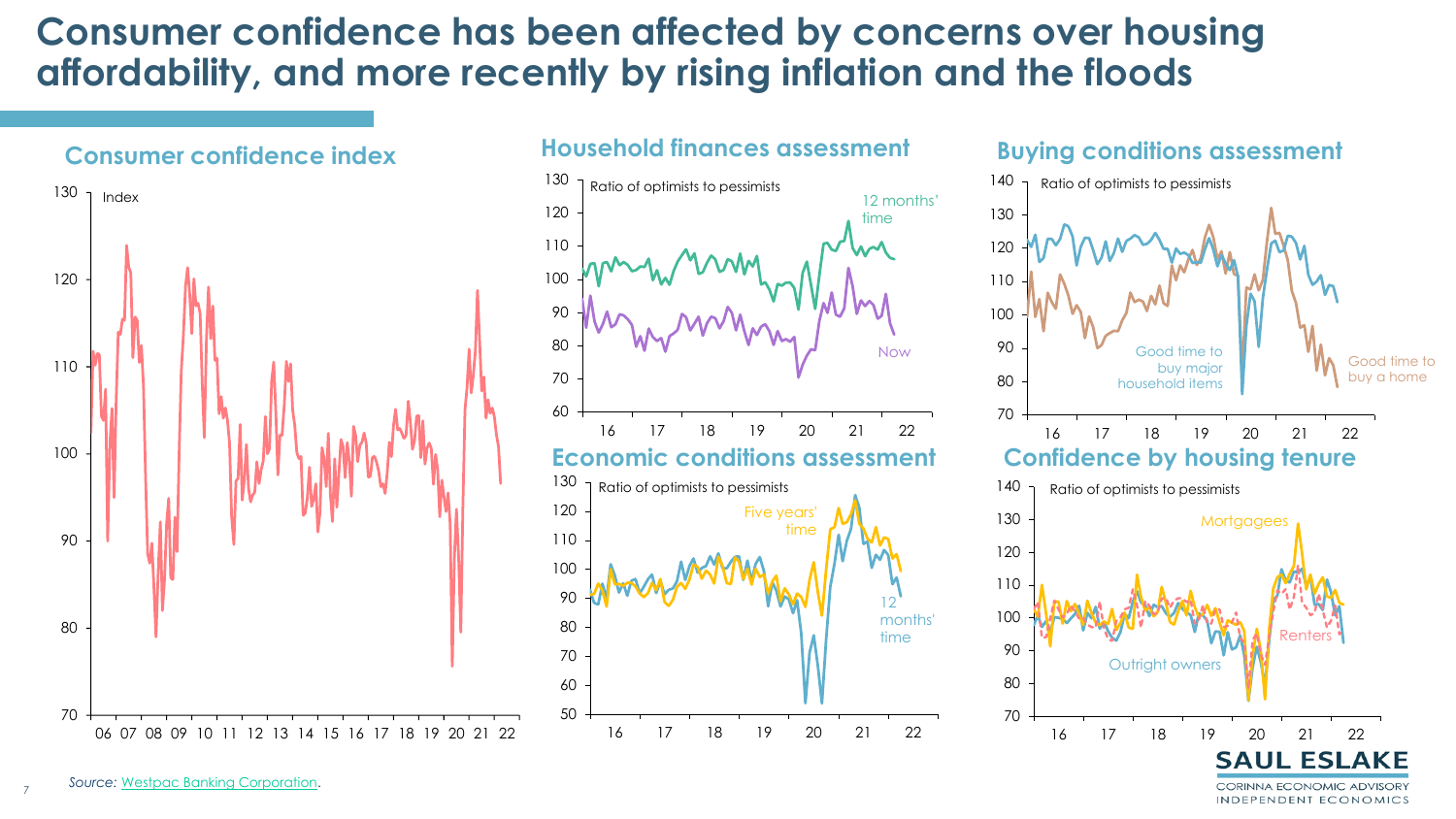## **Nonetheless households have, in aggregate, considerable latent spending capacity**



#### **Household bank deposits**



#### *Sources:* ABS, *[A](https://www.apra.gov.au/monthly-authorised-deposit-taking-institution-statistics)[ustralian National Accounts: National Income, Expenditure and Product](https://www.abs.gov.au/statistics/economy/national-accounts/australian-national-accounts-national-income-expenditure-and-product/latest-release)*, March quarter 2021. 2021; Australian Prudential Regulation Authority, *Monthly Authorised Deposit-taking Institution Statistics*.

#### **SAUL ESLAKE** CORINNA ECONOMIC ADVISORY

INDEPENDENT ECONOMICS

8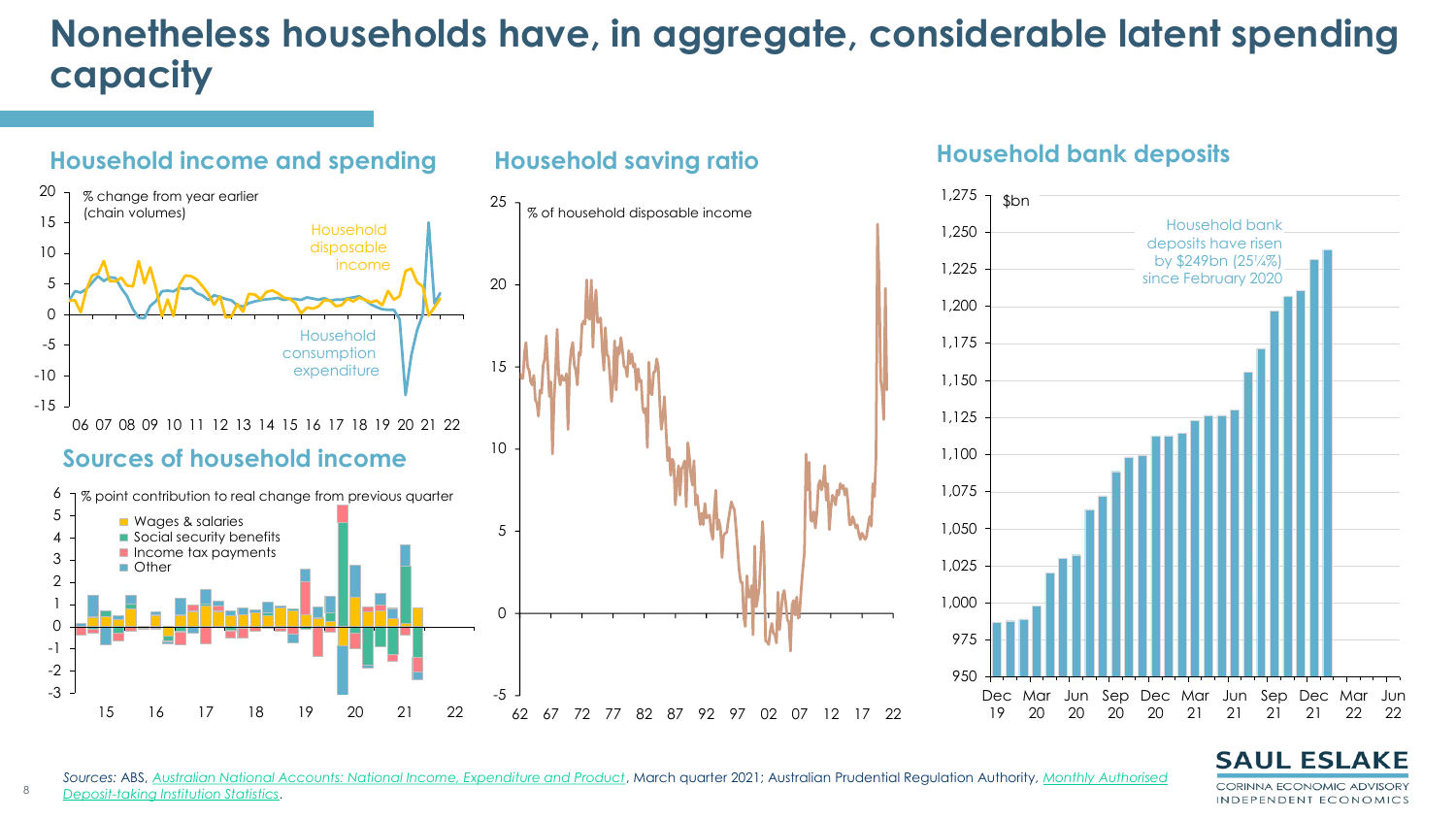### **Household net worth has risen by \$2.7trn (23¾%) since the end of 2019, while debt service payments have fallen as a pc of income**



**Sources of gains in household net worth, Q4 2019** 

#### **Household net debt and interest payments as a percentage of disposable income**



**SAUL ESLAKE** CORINNA ECONOMIC ADVISORY INDEPENDENT ECONOMICS

 $\overline{Q}$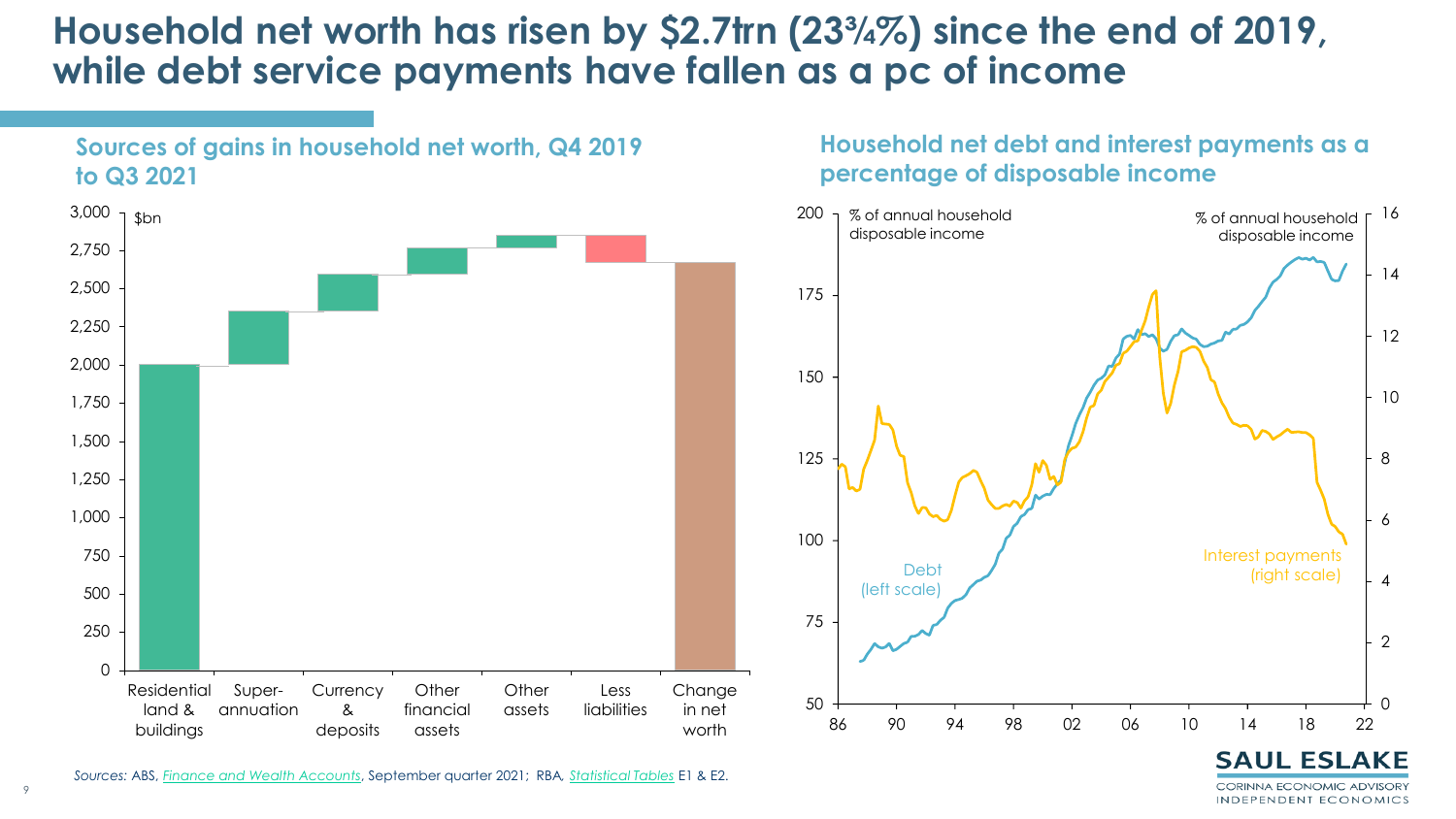### **Energy, metal and grain prices have risen sharply following Russia's invasion of Ukraine, although some of the initial surges have receded**



**Natural gas prices**





#### **Nickel price**



#### 275 300 325 350 375 400 425 450 475 500 31-Dec 28-Jan 25-Feb 25-Mar US\$ / /t #2 Hard winter wheat

#### **10-year government bond yields**



CORINNA ECONOMIC ADVISORY INDEPENDENT ECONOMICS

10 Mote: Data up to 18<sup>th</sup> March. Source: Refintiv Datastream.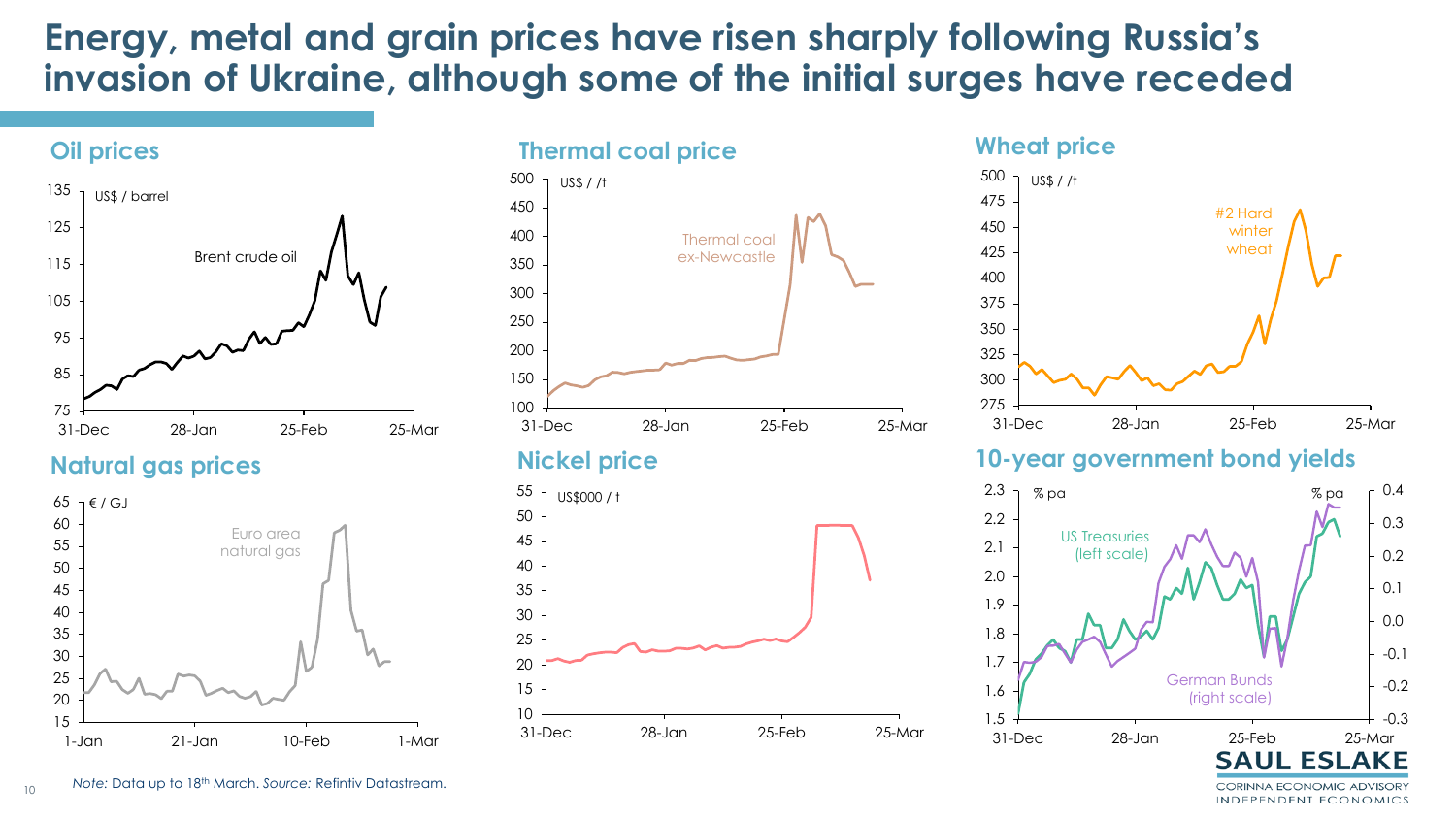### **Higher energy and food prices will exacerbate the rise in inflation which was already occurring in 'advanced' economies**



#### **Japan**



#### **Euro area Canada**



### **United Kingdom**





#### **Australia**

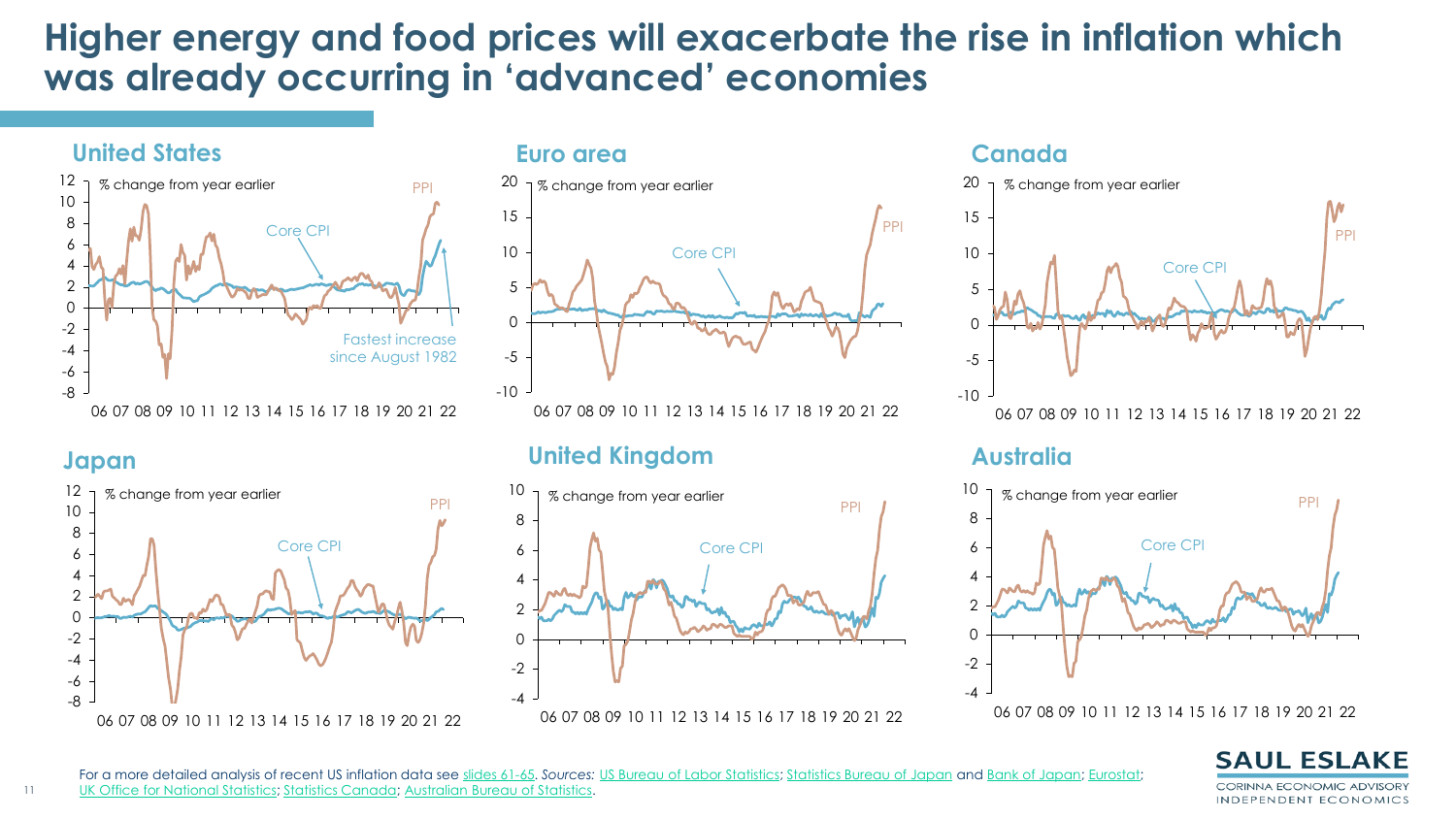### **Covid-19 hasn't gone away either: indeed, a new 'wave' appears to have started (although seemingly not as serious as 'delta' or earlier variants)**

**New 'official' Covid-19 deaths – global total**



**New Covid-19 infections – global total**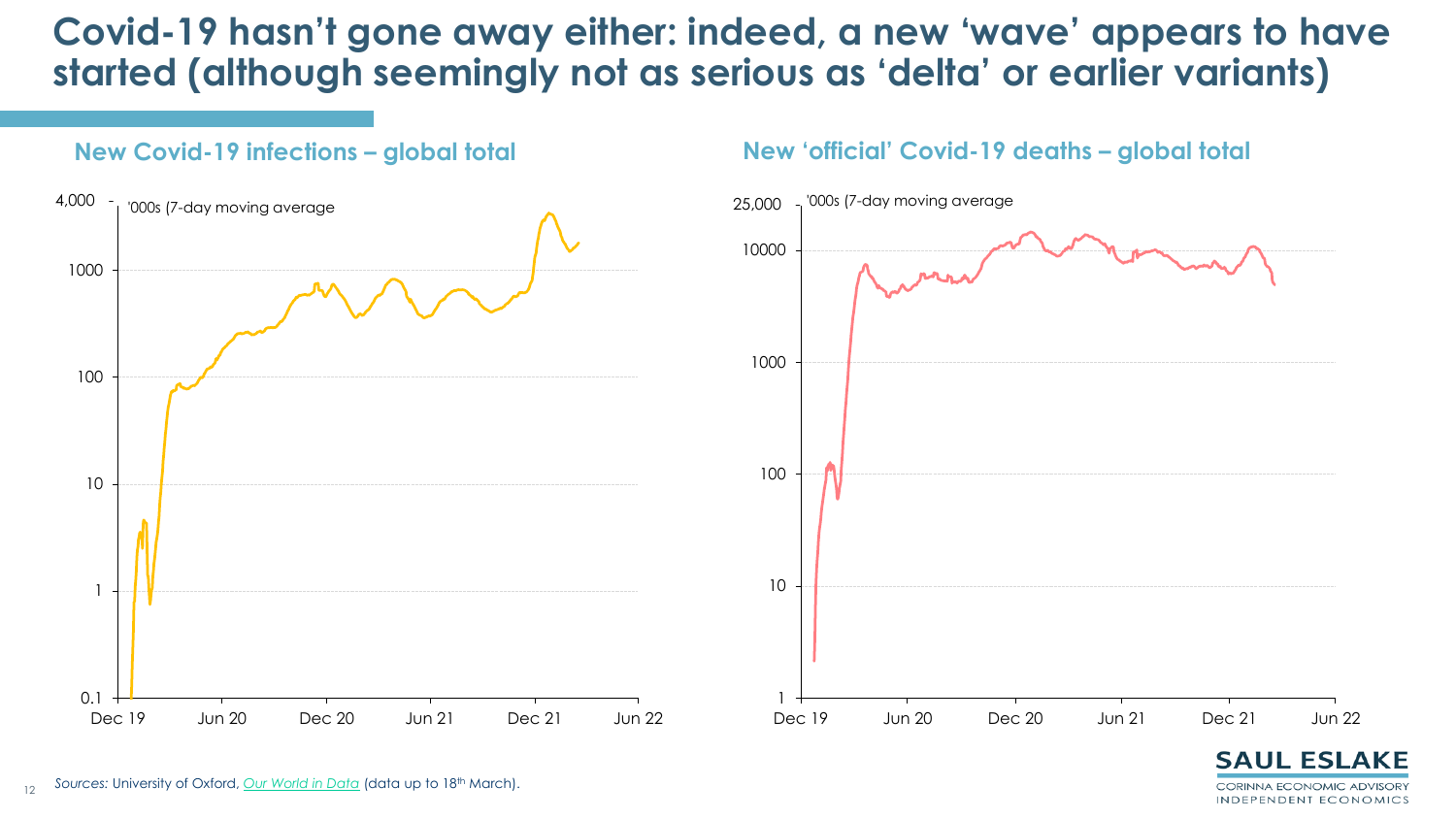### **Central banks in all of the major 'advanced' economies except Japan will be raising interest rates and shrinking their balance sheets**



#### **Major central bank balance sheets**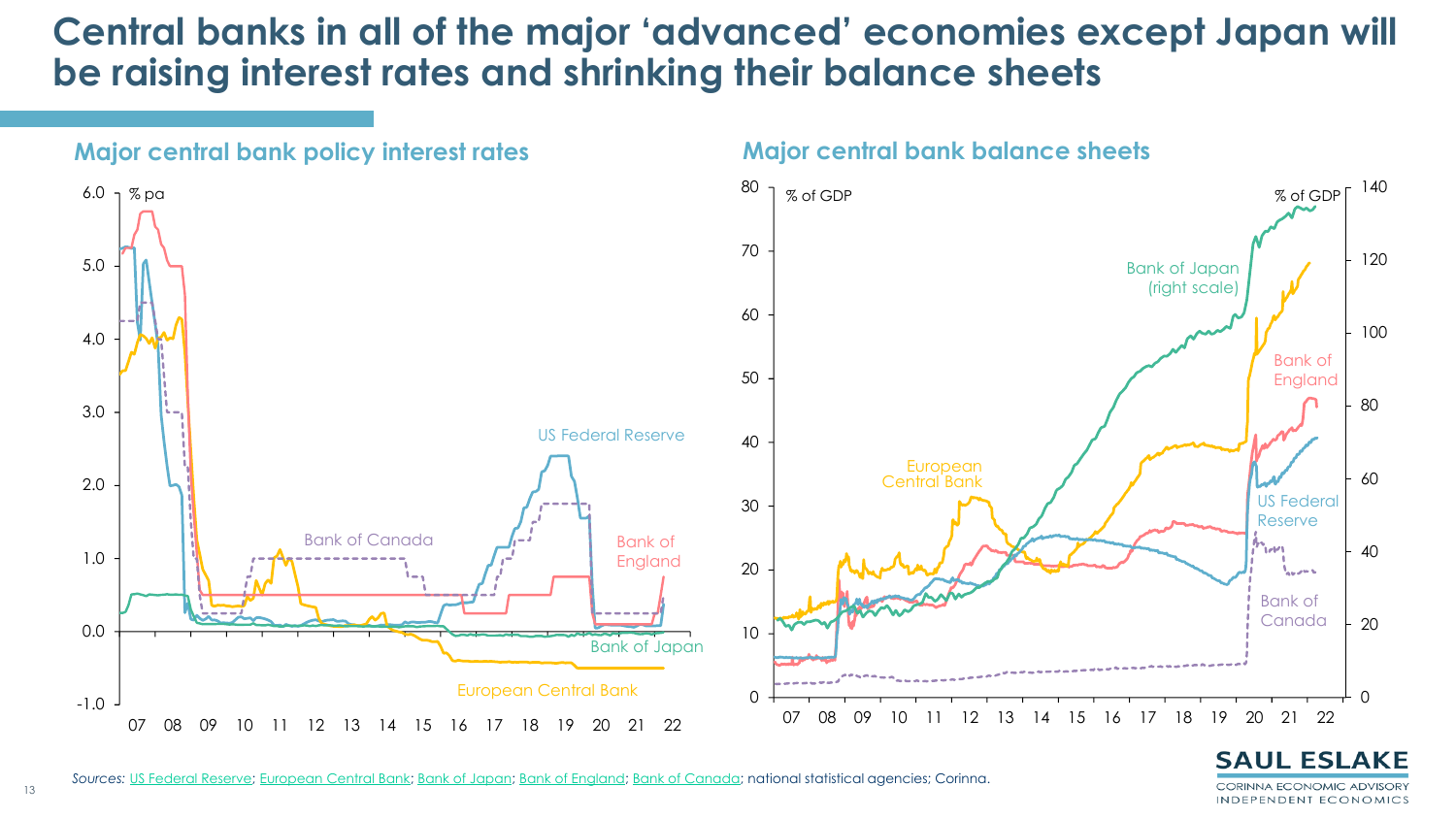### Australia's inflation rate has clearly picked up, but largely due to a small **number of factors number of factors and the RBA is as yet unsure it's "sustainable"**

#### **Consumer prices – annual change**



#### **Quarterly 'underlying' inflation Automotive fuel prices**

14



#### **New dwelling purchase costs**





#### **Quarterly wage price index**



#### **Wage price index – annual change**

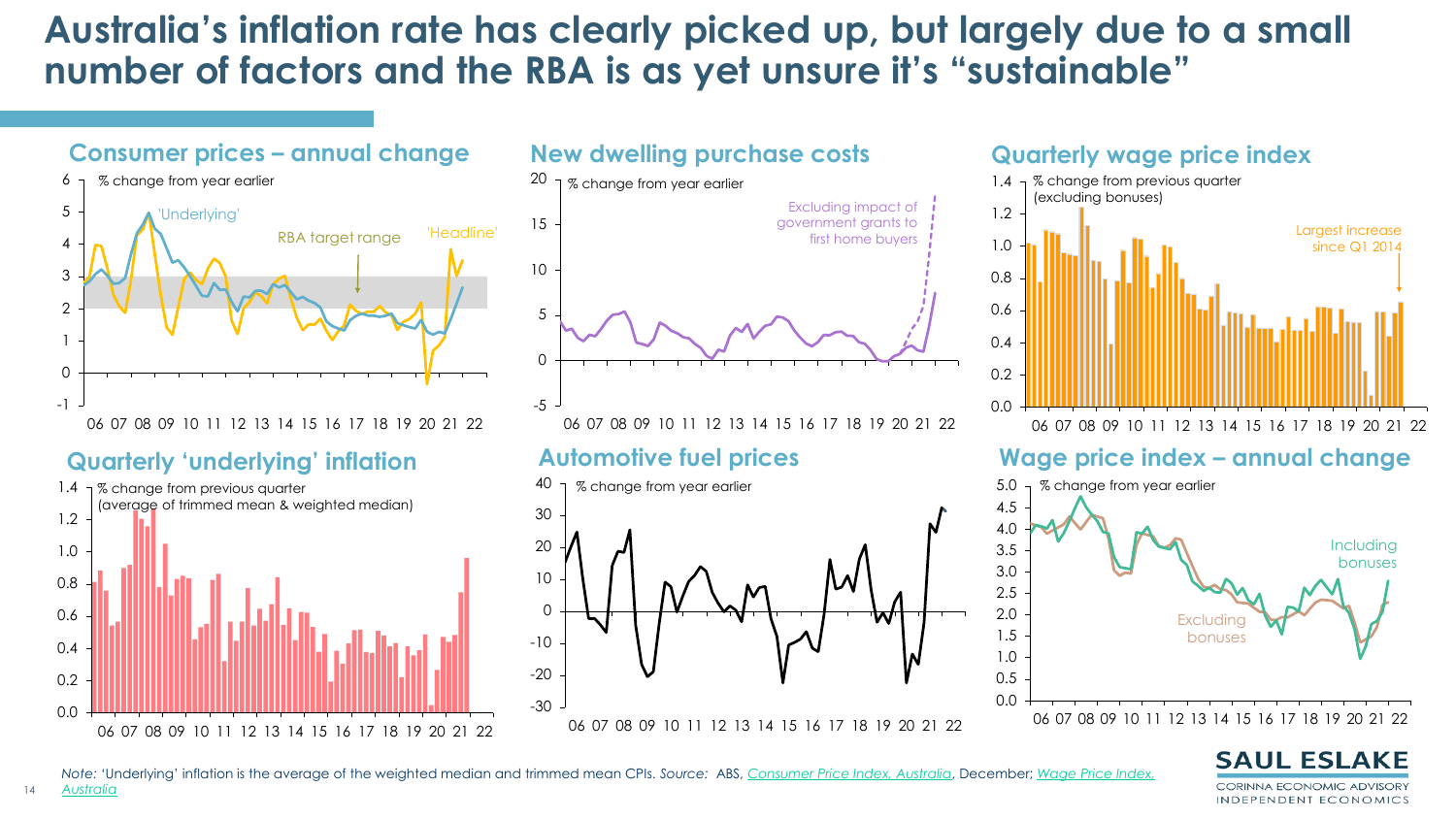### **Neither wage nor price inflation in Australia has risen nearly as much as in the US, the UK, Canada or New Zealand**



'Core' inflation is CPI excluding food & energy for the US, UK and Canada; trimmed mean for Japan and Australia; and 'sectoral factor model' for NZ. Wage inflation is average hourly earnings for Japan, the UK and Canada (and hence affected by changes in workforce composition), and wage price index or equivalent for the US, euro area and Australia. *Sources:* [ABS;](https://www.abs.gov.au/statistics/economy/price-indexes-and-inflation) [US Bureau of Labor Statistics;](https://www.bls.gov/cpi/) [Eurostat;](https://ec.europa.eu/eurostat/web/main/data/database) [Statistics Bureau of Japan](https://www.stat.go.jp/english/data/cpi/index.html) and [Bank of Japan;](https://www.boj.or.jp/en/research/research_data/cpi/index.htm/) [UK Office for National Statistics](https://www.ons.gov.uk/economy/inflationandpriceindices/bulletins/consumerpriceinflation/latest); [Statistics Canada](https://www150.statcan.gc.ca/n1/daily-quotidien/220119/dq220119a-eng.htm?HPA=1&indid=3665-1&indgeo=0); 15 [Statistics New Zealand](https://www.stats.govt.nz/indicators/consumers-price-index-cpi) and [Reserve Bank of New Zealand](https://www.rbnz.govt.nz/statistics/m1).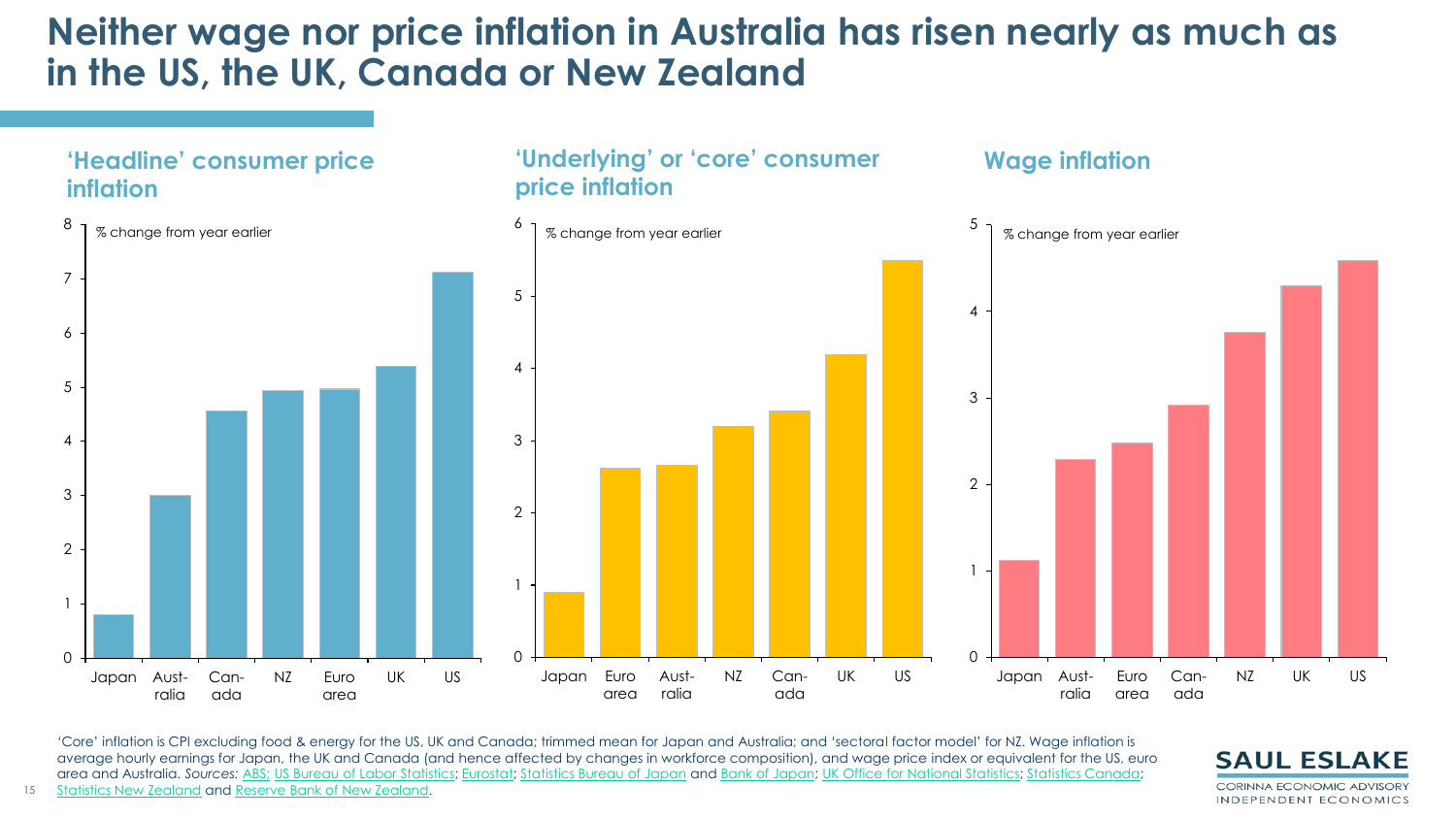### The RBA will probably start raising rates in August – and at some point it will **also start shrinking its balance sheet, like other central banks**



Sources: Reserve Bank of Australia, <u>[Statistical Tables F1.1,](https://www.rba.gov.au/statistics/tables/xls/f01hist.xls?v=2021-11-18-18-37-07) [F6](https://www.rba.gov.au/statistics/tables/xls/f06hist.xls?v=2021-11-18-18-37-07)</u> and <u>A1</u>.

CORINNA ECONOMIC ADVISORY INDEPENDENT ECONOMICS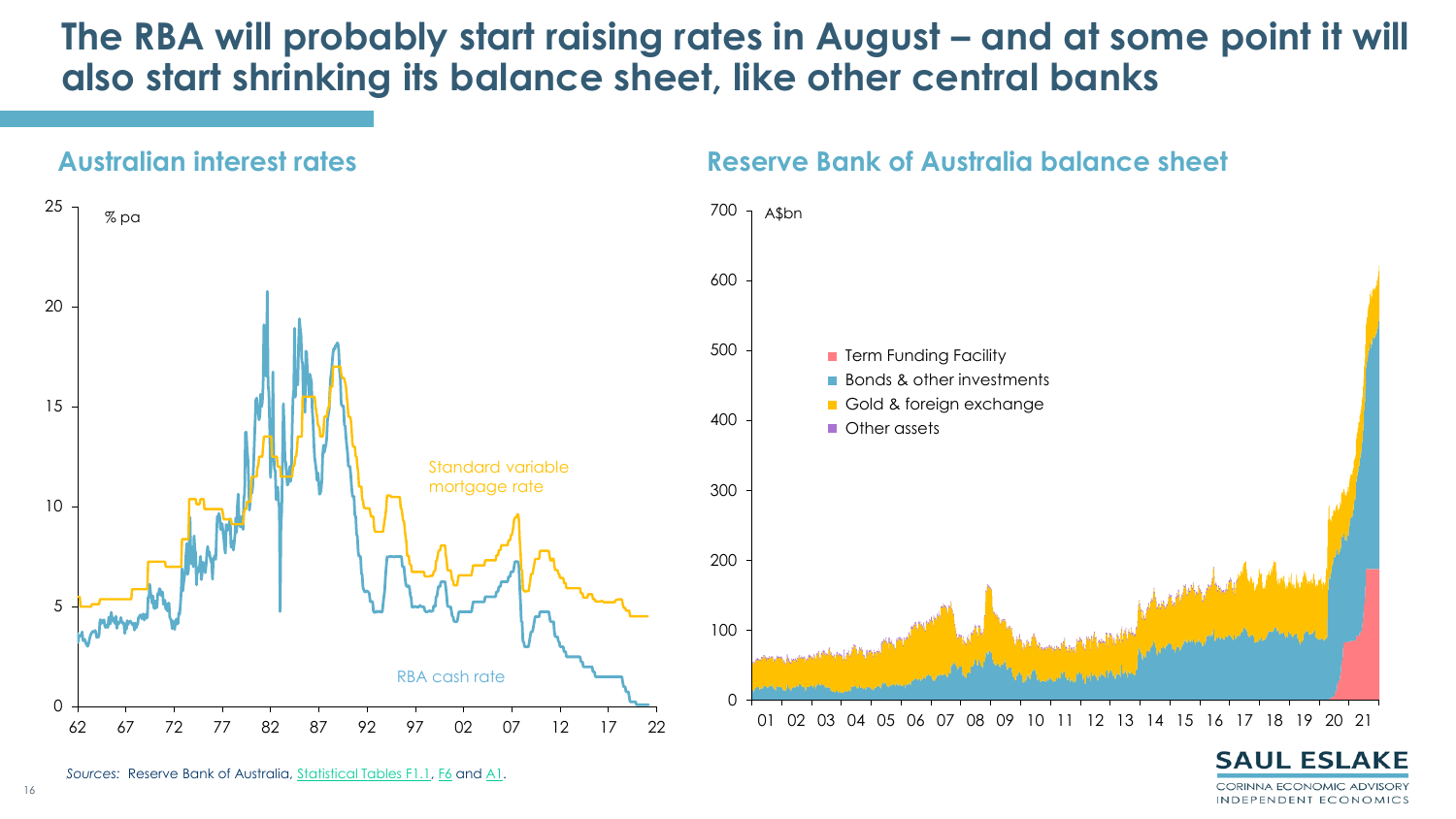### **Australia's population growth probably won't return to as rapid a pace as experienced over the first two decades of this century**



#### **Sources of Australia's population growth**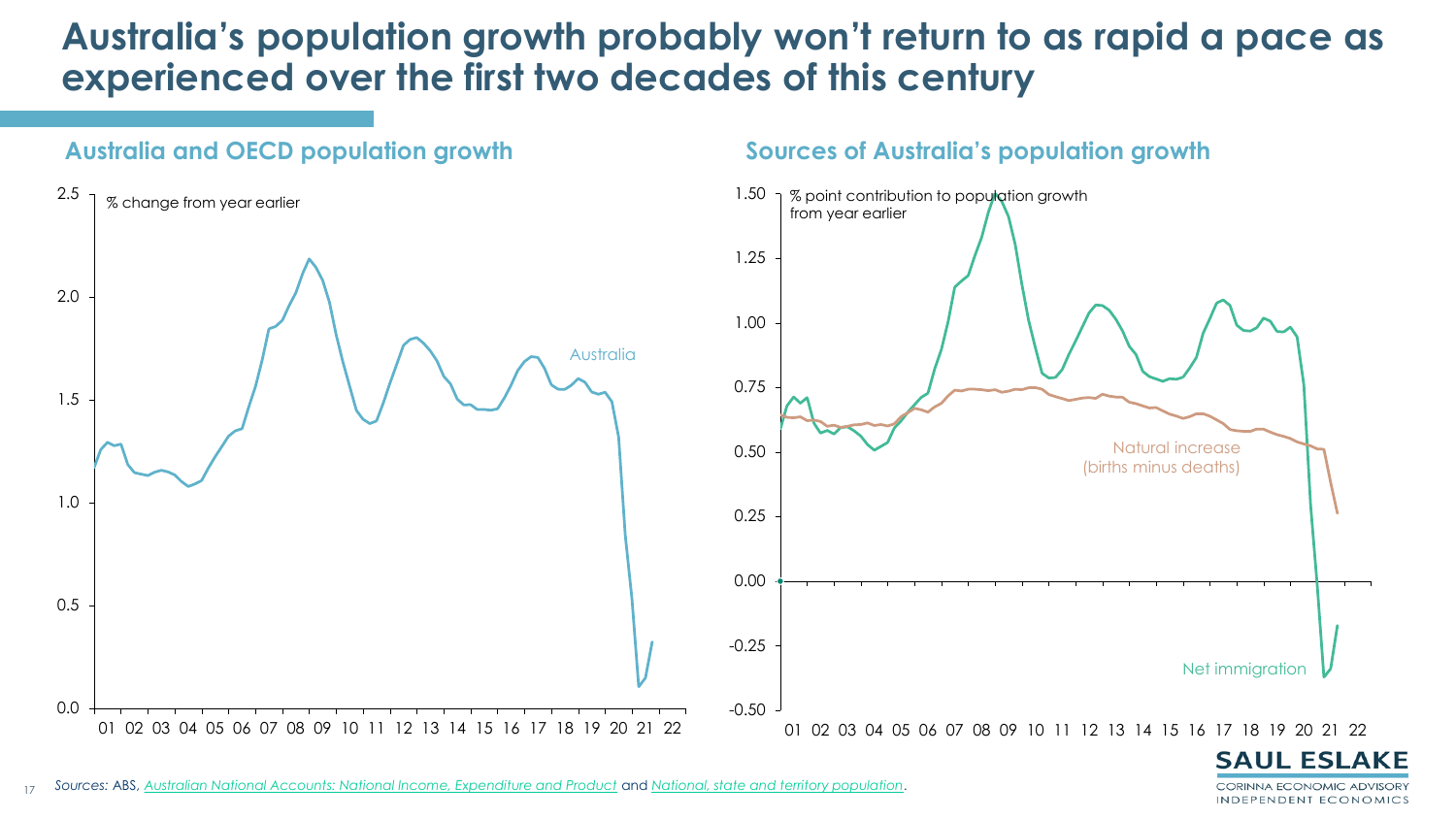### **There has already been a significant decline in the number of recent migrants, and young adults, as a direct result of Covid border closures**



CORINNA ECONOMIC ADVISORY INDEPENDENT ECONOMICS

*Sources:* Reserve Bank of Australia, [Statistical Tables F1.1,](https://www.rba.gov.au/statistics/tables/xls/f01hist.xls?v=2021-11-18-18-37-07) [F6](https://www.rba.gov.au/statistics/tables/xls/f06hist.xls?v=2021-11-18-18-37-07) and [E2](https://www.rba.gov.au/statistics/tables/xls/e02hist.xls?v=2021-11-18-18-37-07). *Source:* ABS F1.1. *, [Labour Force, Australia, Detailed](https://www.abs.gov.au/statistics/labour/employment-and-unemployment/labour-force-australia-detailed)*, January 2022.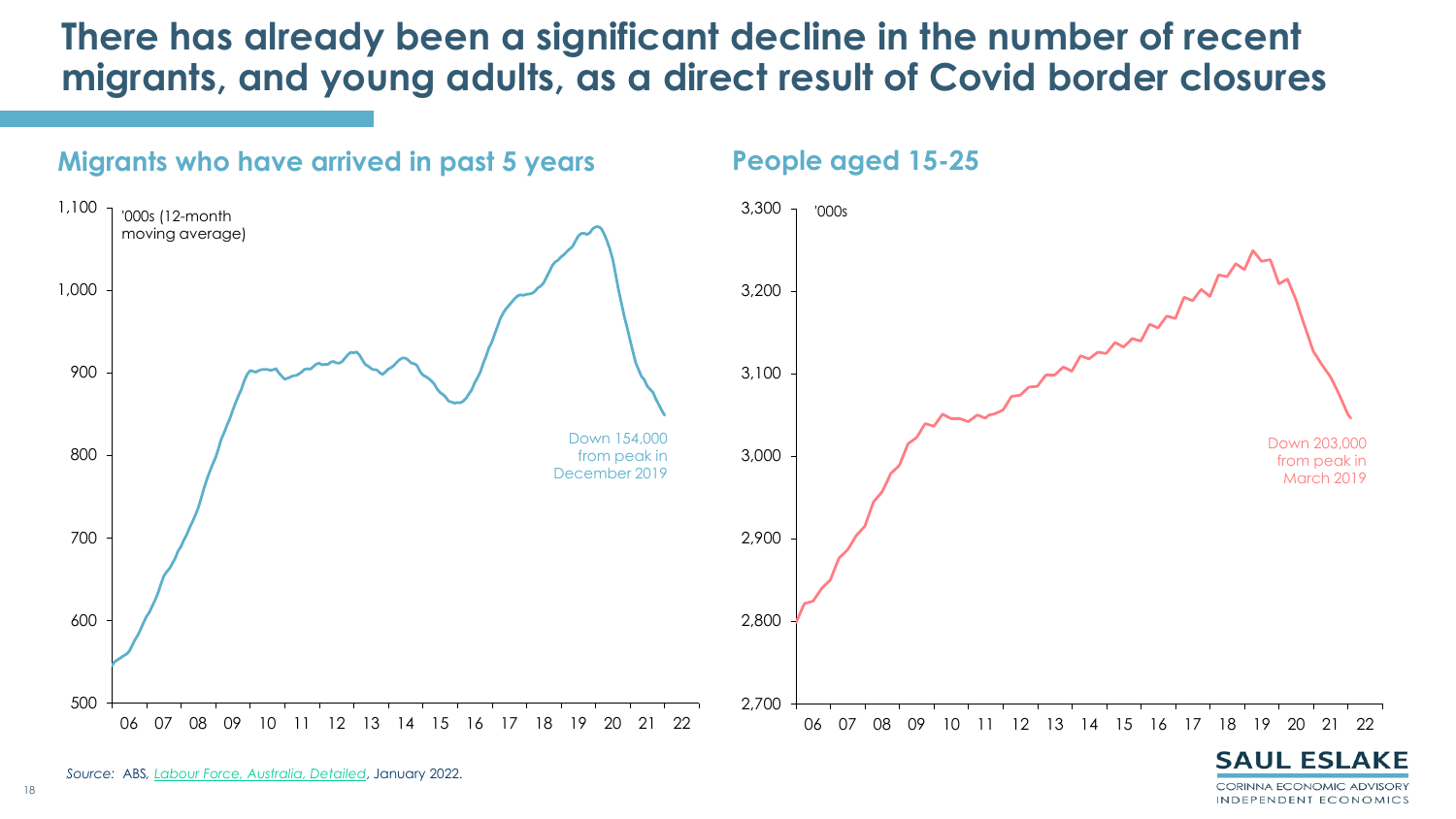# **What does this mean for Australia's 'growth areas'?**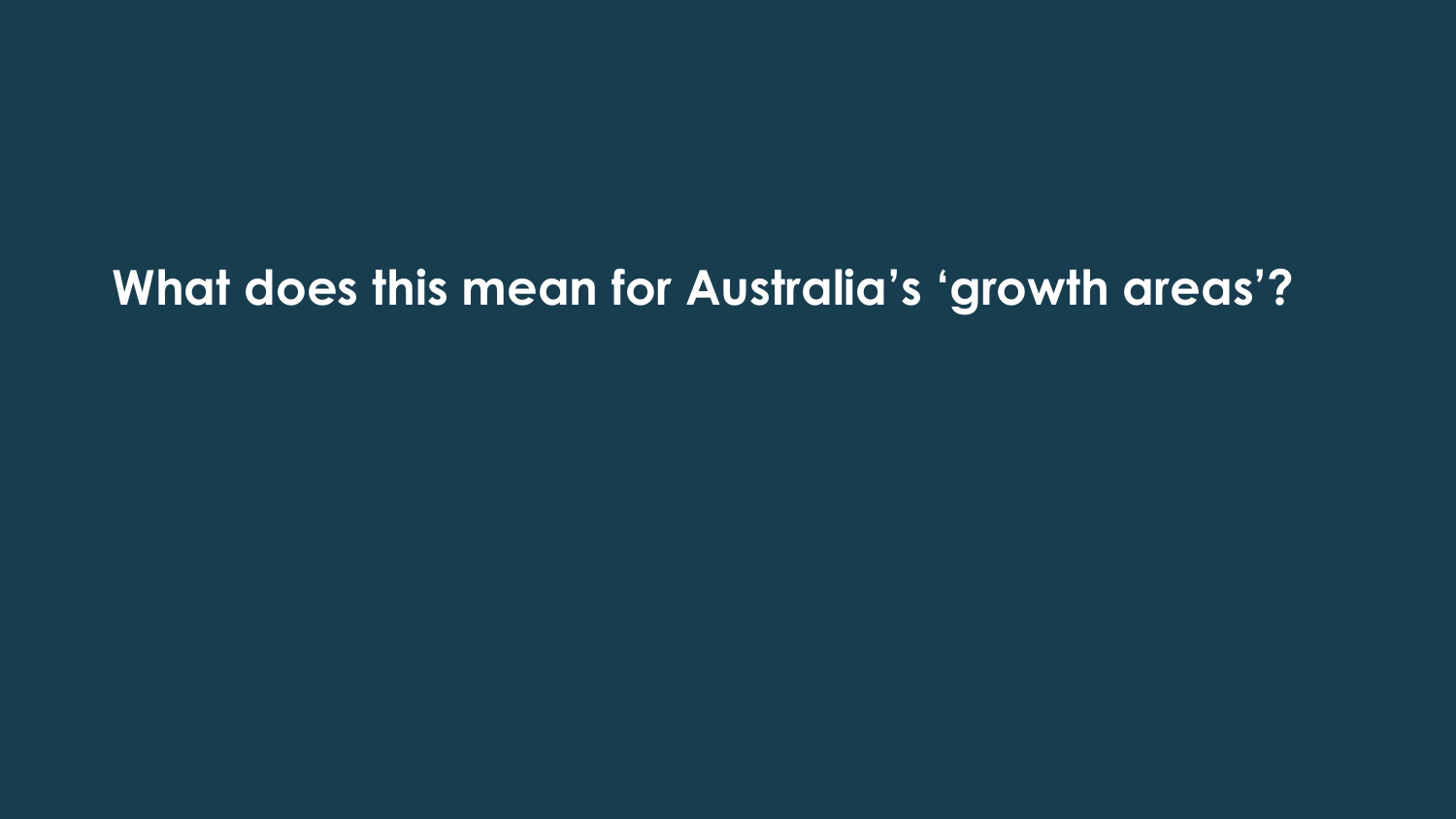### **'Growth areas' have accounted for almost one-third of the growth in Australia's population over the past decade**



**Population growth, June 2010 to June 2020**

**Australia's total population between 2010 and 2020** ❑ **Their combined populations grew at more than double the rate for the rest of the five largest capital cities,** 

❑ **The 24 LGAs designated** 

**as 'growth areas' on the** 

**fringes of Australia's five largest cities accounted** 

**for 15.4% of Australia's** 

❑ **But they accounted for** 

**total population in 2010**

**31.4% of the increase in** 

**and more than three times the growth rate of regional areas** 

20 *Note:* 'Growth areas' comprise the following LGAs: Blacktown, Camden, Campbelltown, Liverpool, Penrith and Wollondilly (NSW); Cardinia, Casey, Hume, Mitchell, Whittlesea & Wyndham (Victoria); Ipswich, Logan, Moreton Bay & Redland (Queensland); Mount Barker & Playford (SA); Armadale, Cockburn, Gosnells, Kwinana, Swan & Wanneroo (WA). 'Five capitals' are Sydney, Melbourne, Brisbane, Adelaide and Perth. *Source:* Australian Bureau of Statistics (ABS), *[Regional Population](https://www.abs.gov.au/statistics/people/population/regional-population/latest-release#data-download)*, 2019-20.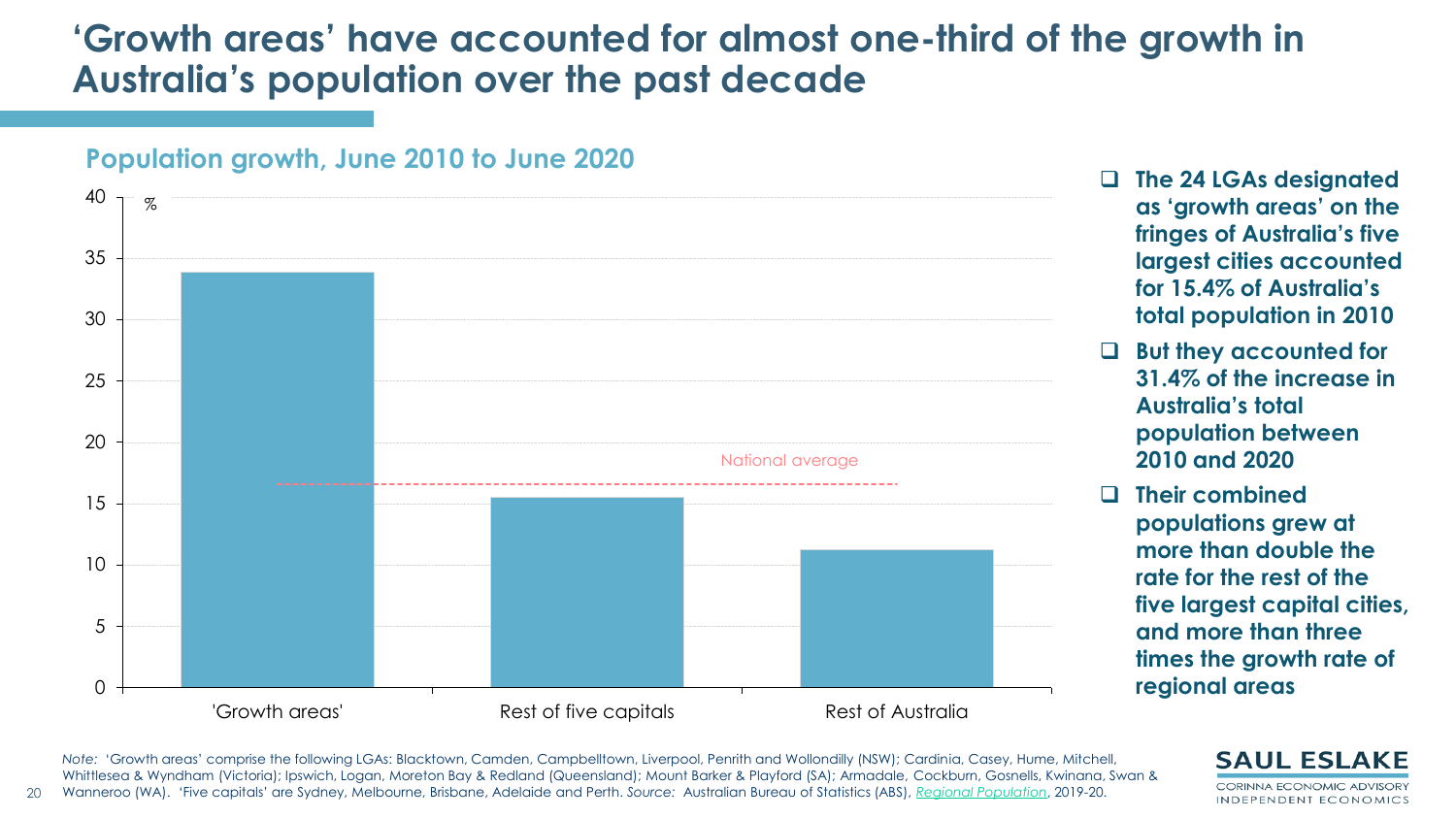### 'Growth areas' have a higher proportion of young people, and a smaller proportion of older people, than the rest of Australia



*Note:* 'Growth areas' comprise the following LGAs: Blacktown, Camden, Campbelltown, Liverpool, Penrith and Wollondilly (NSW); Cardinia, Casey, Hume, Mitchell, Whittlesea & Wyndham (Victoria); Ipswich, Logan, Moreton Bay & Redland (Queensland); Mount Barker & Playford (SA); Armadale, Cockburn, Gosnells, Kwinana, Swan & Wanneroo (WA). *Source:* Australian Bureau of Statistics (ABS), *[2016 Census Community Profiles](https://quickstats.censusdata.abs.gov.au/census_services/getproduct/census/2016/communityprofile/LGA10750?opendocument)*, 2019-20.

**CORINNA ECONOMIC ADVISORY** INDEPENDENT ECONOMICS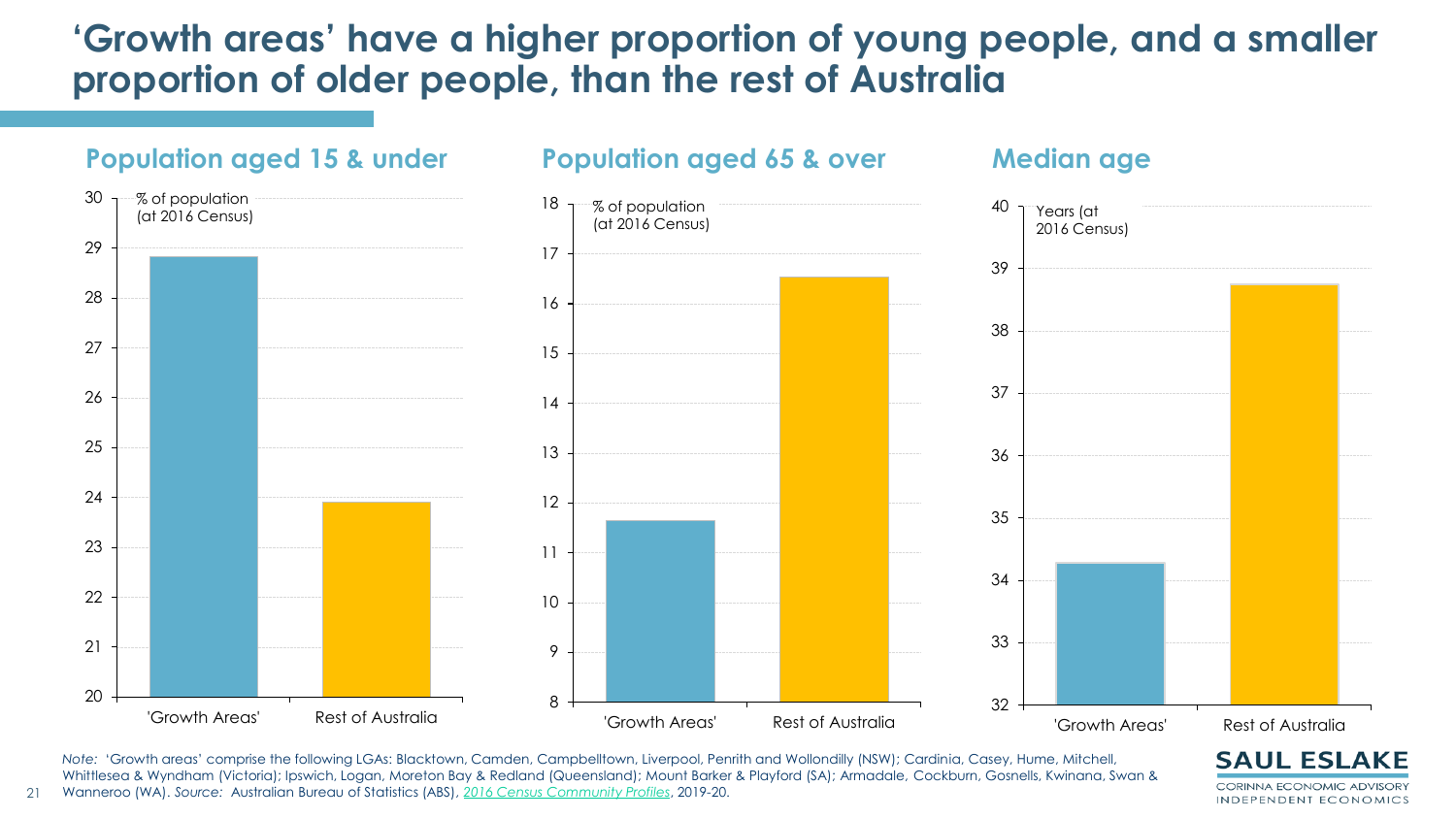## **School-kids represent a higher proportion of 'growth areas' populations – and a slightly higher proportion of them go to government schools**



**School students as a pc of total population**

22

*Note:* 'Growth areas' comprise the following LGAs: Blacktown, Camden, Campbelltown, Liverpool, Penrith and Wollondilly (NSW); Cardinia, Casey, Hume, Mitchell, Whittlesea & Wyndham (Victoria); Ipswich, Logan, Moreton Bay & Redland (Queensland); Mount Barker & Playford (SA); Armadale, Cockburn, Gosnells, Kwinana, Swan & Wanneroo (WA). *Source:* Australian Bureau of Statistics (ABS), *[2016 Census Community Profiles](https://quickstats.censusdata.abs.gov.au/census_services/getproduct/census/2016/communityprofile/LGA10750?opendocument)*, 2019-20.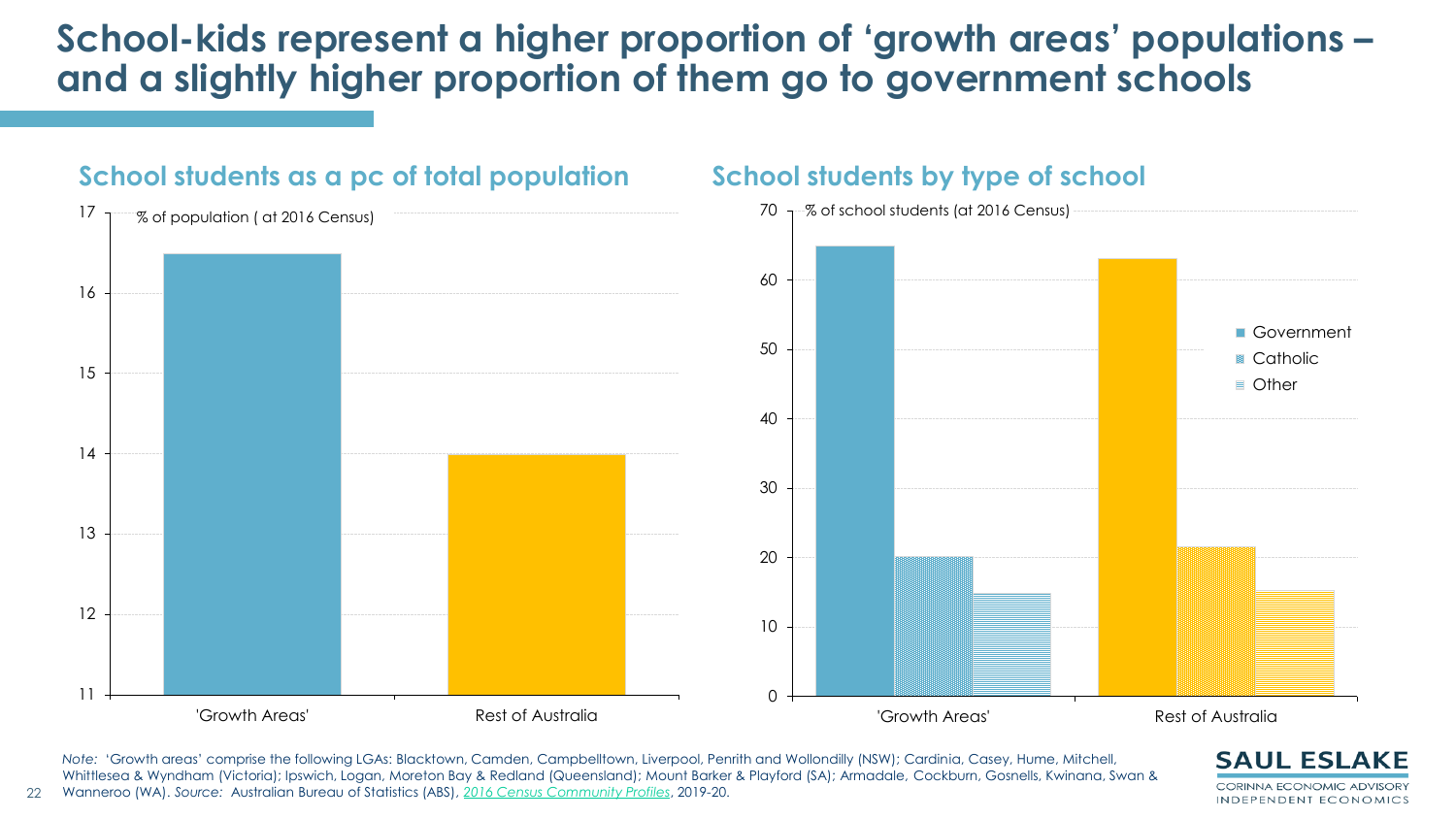### Yet 'social infrastructure' catering to the needs of these communities is **significantly under-represented in 'growth areas'**

### **Distribution of 'social infrastructure' jobs**



*Note:* 'Growth areas' comprise the following LGAs: Blacktown, Camden, Campbelltown, Liverpool, Penrith and Wollondilly (NSW); Cardinia, Casey, Hume, Mitchell, Whittlesea & Wyndham (Victoria); Ipswich, Logan, Moreton Bay & Redland (Queensland); Mount Barker & Playford (SA); Armadale, Cockburn, Gosnells, Kwinana, Swan & Wanneroo (WA). *Source:* .id, *[State of Australia's Fast Growing Outer Suburbs](https://ngaa.org.au/application/third_party/ckfinder/userfiles/files/180213%20NGAA%20State%20of%20the%20Fast%20Growing%20Outer%20Suburbs%20Final%20Report.pdf)*, February 2018.



23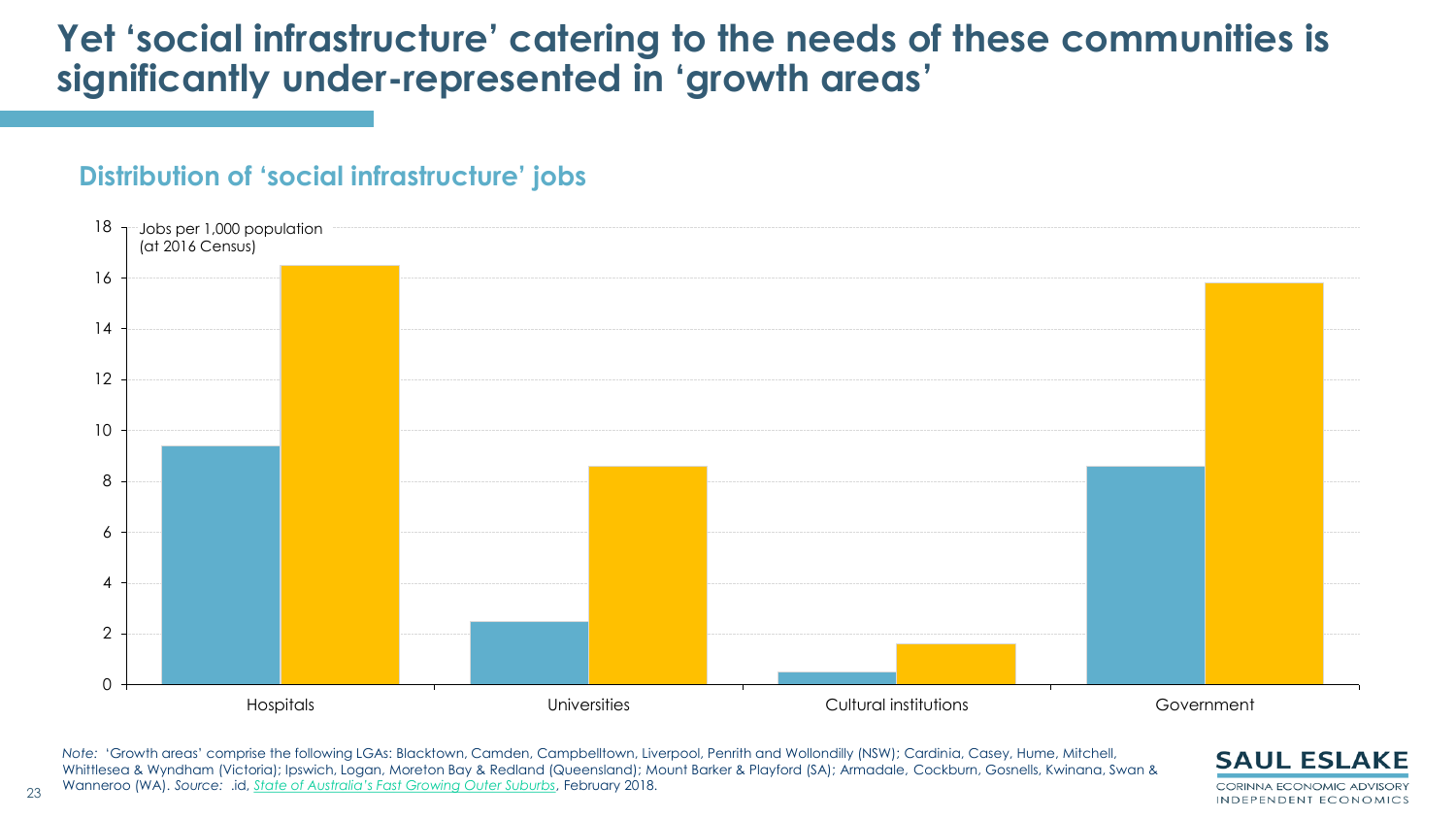## **'Growth areas' account for a large share of residential building activity – but not of non-residential building**



#### **Growth areas' share of total national building approvals, 2020-21**

- ❑ **The 24 LGAs designated as 'growth areas' on the fringes of Australia's five largest cities accounted for 28½% of all building approvals in 2020-21 – compared with their 17¾% share of Australia's total population**
- ❑ **More than one in every three new houses approved in 2020-21 was in the 24 'growth areas'**
- ❑ **Growth areas' share of non-residential building approvals was however no greater than their share of the population (and less than their share of population growth)**

*Note:* 'Growth areas' comprise the following LGAs: Blacktown, Camden, Campbelltown, Liverpool, Penrith and Wollondilly (NSW); Cardinia, Casey, Hume, Mitchell, Whittlesea & Wyndham (Victoria); Ipswich, Logan, Moreton Bay & Redland (Queensland); Mount Barker & Playford (SA); Armadale, Cockburn, Gosnells, Kwinana, Swan & Wanneroo (WA). *Source:* ABS, *[Building Approvals, Australia](https://www.abs.gov.au/statistics/industry/building-and-construction/building-approvals-australia)*.

24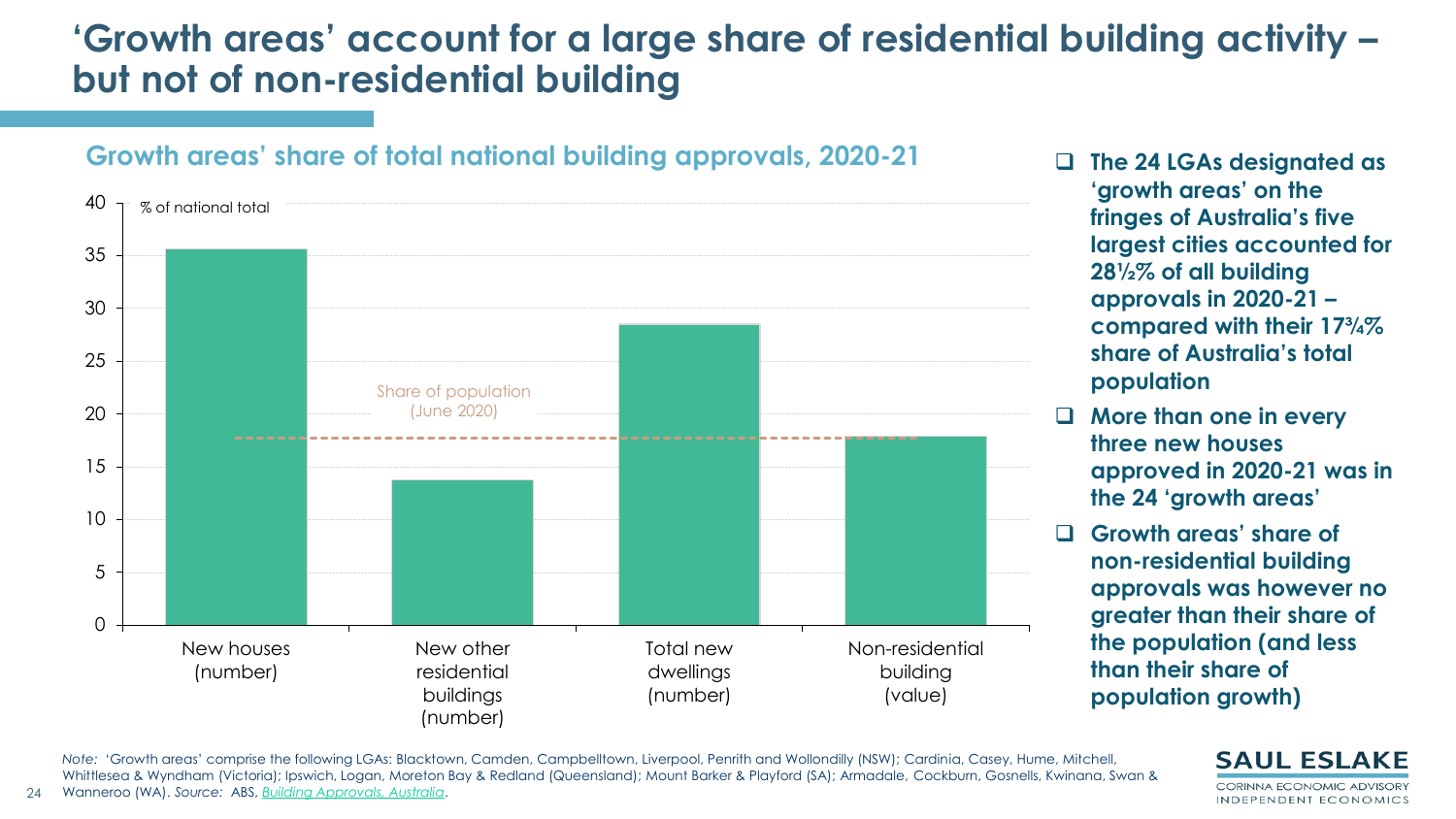### 'Growth areas' have a higher proportion of migrants, and in particular migrants from non-English-speaking backgrounds, than the rest of Australia

**Population speaking a language other** 



**Proportion of population born overseas**

25

*Note:* 'Growth areas' comprise the following LGAs: Blacktown, Camden, Campbelltown, Liverpool, Penrith and Wollondilly (NSW); Cardinia, Casey, Hume, Mitchell, Whittlesea & Wyndham (Victoria); Ipswich, Logan, Moreton Bay & Redland (Queensland); Mount Barker & Playford (SA); Armadale, Cockburn, Gosnells, Kwinana, Swan & Wanneroo (WA). *Source:* Australian Bureau of Statistics (ABS), *[2016 Census Community Profiles](https://quickstats.censusdata.abs.gov.au/census_services/getproduct/census/2016/communityprofile/LGA10750?opendocument)*, 2019-20.

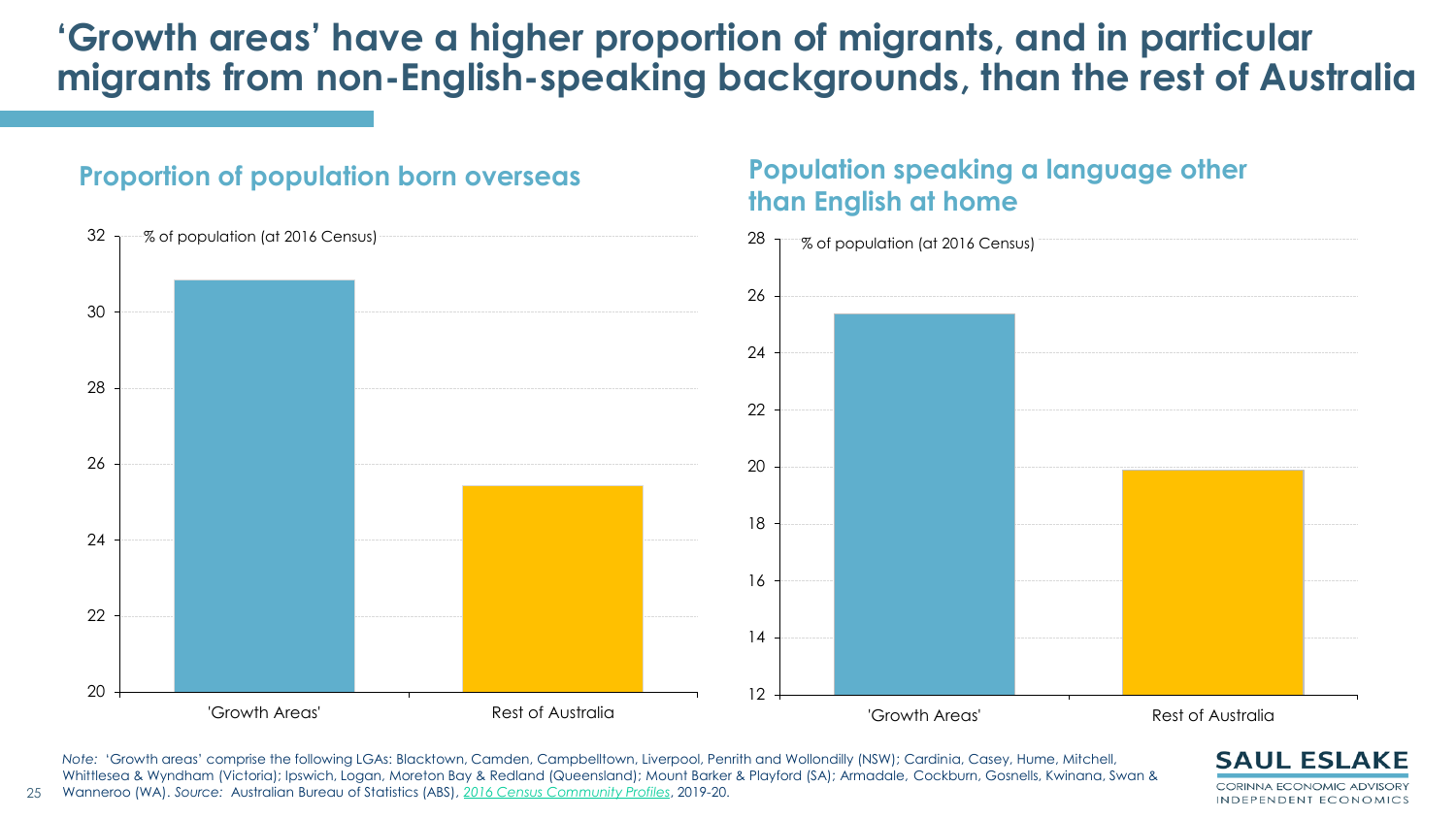### **'Growth areas' residents, particularly in NSW and Victoria, were more affected by Covid-19 than people living in other parts of Australia**

#### **Covid-19 cases per 100 residents**

26



*Note:* 'Growth areas' comprise the following LGAs: Blacktown, Camden, Campbelltown, Liverpool, Penrith and Wollondilly (NSW); Cardinia, Casey, Hume, Mitchell, Whittlesea & Wyndham (Victoria); Ipswich, Logan, Moreton Bay & Redland (Queensland); Mount Barker & Playford (SA). Data on Covid-19 cases by LGA not available for Western Australia. *Source:* [Covidlive.com.au](https://covidlive.com.au/); [Covid19data.com.au/.](https://www.covid19data.com.au/) 

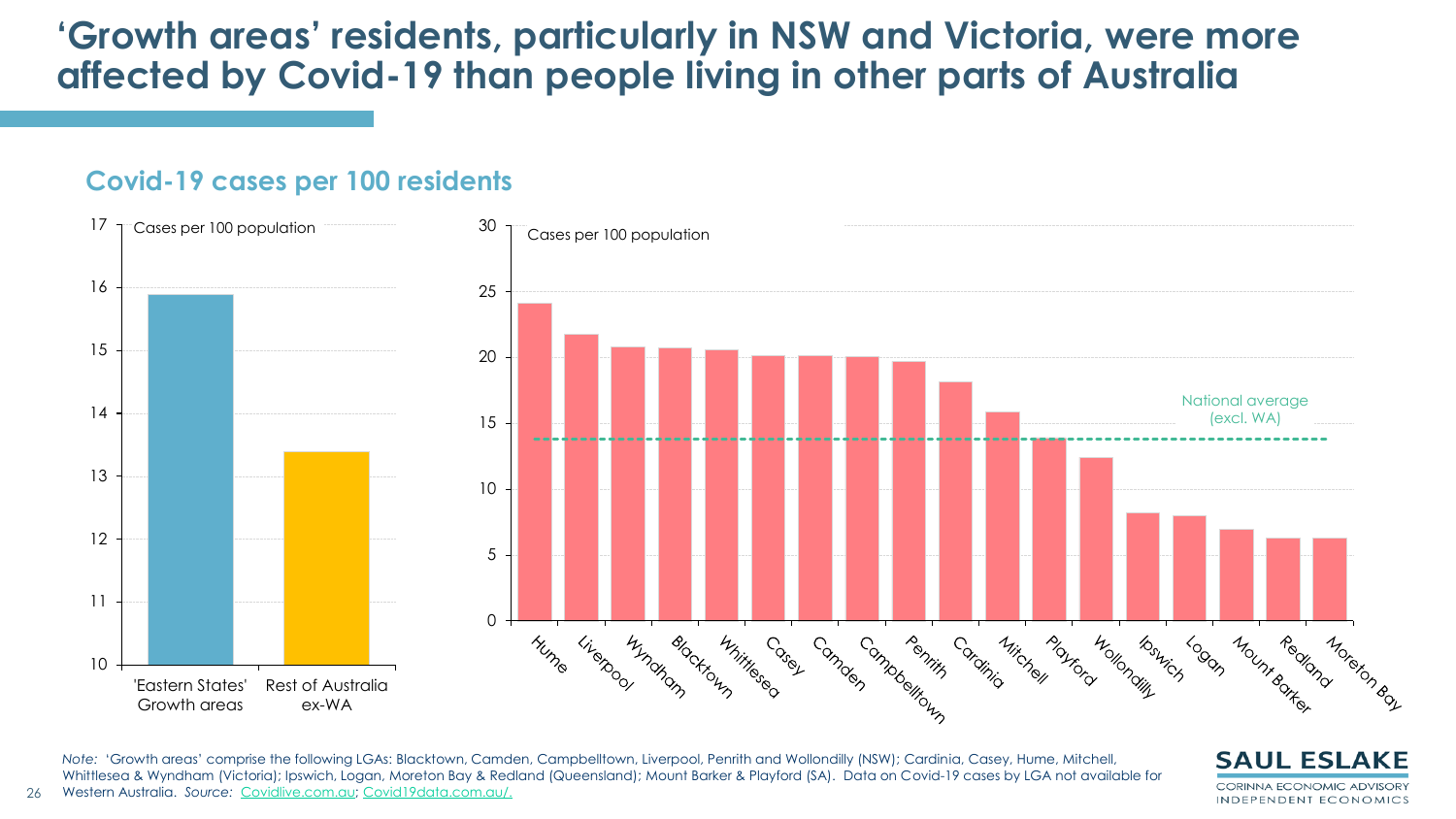### **A much higher proportion of 'growth areas' residents are employed in occupations where it's difficult to 'work from home' …**

**Technicians and trades** 

**workers**



27



*Note:* 'Growth areas' comprise the following LGAs: Blacktown, Camden, Campbelltown, Liverpool, Penrith and Wollondilly (NSW); Cardinia, Casey, Hume, Mitchell, Whittlesea & Wyndham (Victoria); Ipswich, Logan, Moreton Bay & Redland (Queensland); Mount Barker & Playford (SA); Armadale, Cockburn, Gosnells, Kwinana, Swan & Wanneroo (WA). *Source:* Australian Bureau of Statistics (ABS), *[2016 Census Community Profiles](https://quickstats.censusdata.abs.gov.au/census_services/getproduct/census/2016/communityprofile/LGA10750?opendocument)*, 2019-20.



**Machinery operators and** 

**drivers**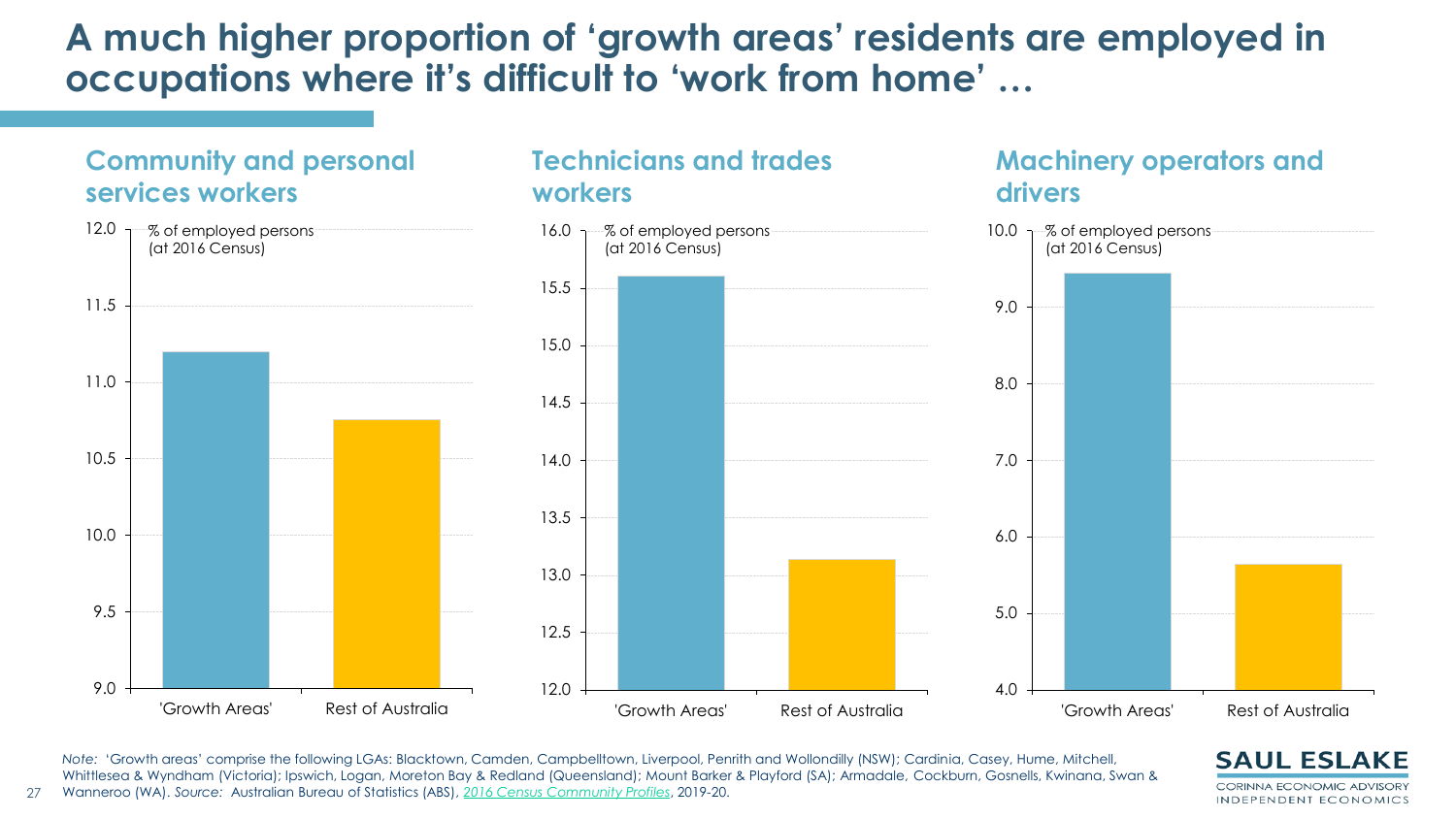### **… and they are much more reliant on cars to get to work (which means they're more exposed to surging petrol prices)**

**Proportion of workers who travel to work** 



**Proportion of workers who travel to work by public transport**

*Note:* 'Growth areas' comprise the following LGAs: Blacktown, Camden, Campbelltown, Liverpool, Penrith and Wollondilly (NSW); Cardinia, Casey, Hume, Mitchell, Whittlesea & Wyndham (Victoria); Ipswich, Logan, Moreton Bay & Redland (Queensland); Mount Barker & Playford (SA); Armadale, Cockburn, Gosnells, Kwinana, Swan & Wanneroo (WA). *Source:* Australian Bureau of Statistics (ABS), *[2016 Census Community Profiles](https://quickstats.censusdata.abs.gov.au/census_services/getproduct/census/2016/communityprofile/LGA10750?opendocument)*, 2019-20.



28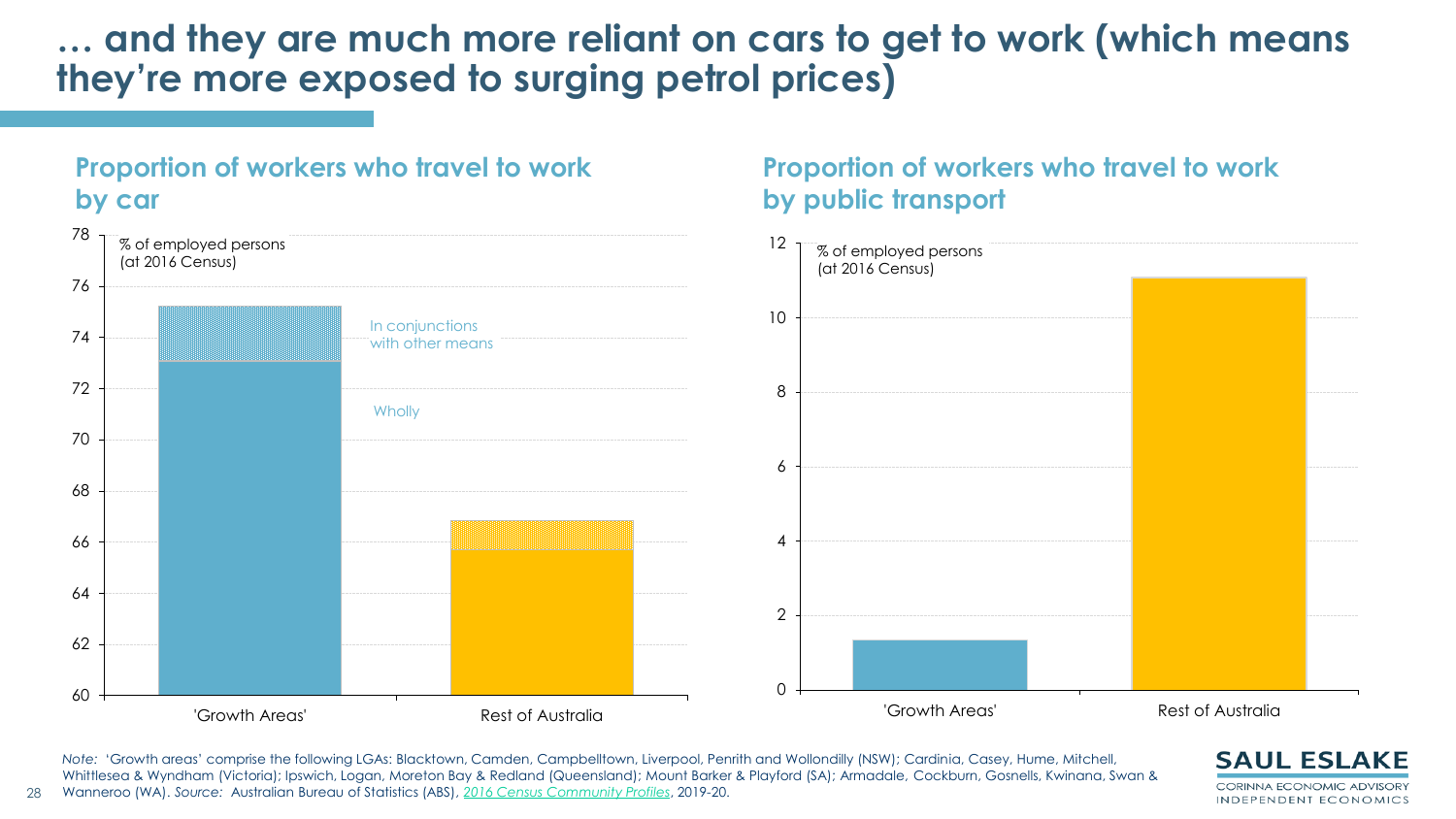### **Growth areas residents have been more adversely affected by the trend towards paying for new roads with tolls**

# 'Growing inequalities': Sydney's top toll payers revealed

|                | <b>Postcodes</b> | <b>Number</b><br>eligible<br>2020-21 | <b>Number</b><br>of<br>claimants<br>2020-21 | <b>Suburbs</b>                                                                                                                 |    | <b>Postcodes</b> | <b>Number</b><br>eligible<br>2020-21 | <b>Number</b><br>of<br>claimants<br>2020-21 | <b>Suburbs</b>                                                                                                                  |
|----------------|------------------|--------------------------------------|---------------------------------------------|--------------------------------------------------------------------------------------------------------------------------------|----|------------------|--------------------------------------|---------------------------------------------|---------------------------------------------------------------------------------------------------------------------------------|
| 1              | 2155             | 6626                                 | 5410                                        | Kellyville, Rouse Hill, Beaumont Hills                                                                                         | 11 | 2147             | 3198                                 | 2451                                        | Kings Langley, Lalor Park, Seven Hills, Seven<br><b>Hills West</b>                                                              |
| 2              | 2153             | 6226                                 | 5043                                        | Winston Hills, Baulkham Hills, Bella Vista,<br>Norwest                                                                         | 12 | 2065             | 2947                                 | 2186                                        | Crows Nest, Greenwich, Naremburn, St Leonards,<br>Wollstonecraft                                                                |
| 3              | 2145             | 5535                                 | 4310                                        | Wentworthville, Greystanes, Girraween, Pendle<br>Hill, Mays Hill, Constitution Hill, Westmead,<br>Pemulwuy                     | 13 | 2747             | 2928                                 | 2337                                        | Cambridge Gardens, Cambridge Park, Claremont<br>Meadows, Kingswood, Llandilo, Shanes Park,<br>Werrington                        |
| 4              | 2148             | 4827                                 | 3628                                        | Arndell Park, Blacktown, Huntingwood, Kings<br>Park, Marayong, Prospect                                                        | 14 | 2171             | 2868                                 | 2255                                        | Carnes Hill, Cecil Hills, Elizabeth Hills,<br>Horningsea Park, Hoxton Park, Len Waters Estate,<br>Middleton Grange, West Hoxton |
| 5              | 2154             | 3567                                 | 2855                                        | Castle Hill                                                                                                                    | 15 | 2768             | 2824                                 | 2303                                        | Glenwood, Parklea, Stanhope Gardens                                                                                             |
| 6              | 2761             | 3468                                 | 2803                                        | Colebee Dean Park Glendenning Hassal Grove<br>Oakhurst Plumpton                                                                | 16 | 2750             | 2809                                 | 2152                                        | Emu Heights, Emu Plains, Penrith, Jamisontown,<br>Leonay, South Penrith                                                         |
| $\overline{7}$ | 2088             | 3409                                 | 2783                                        | Mosman                                                                                                                         | 17 | 2763             | 2769                                 | 2230                                        | Acacia Gardens, Nirimba Fields, Quakers Hill                                                                                    |
| 8              | 2765             | 3258                                 | 2584                                        | Berkshire Park, Box Hill, Maraylya, Marsden Pk,<br>Nelson, Oakville, Riverstone, Vineyard                                      | 18 | 2066             | 2745                                 | 2240                                        | Lane Cove, Linley Point, Longueville, Northwood,<br>Riverview                                                                   |
| 9              | 2170             | 3210                                 | 2141                                        | Casula, Chipping Norton, Hammondville,<br>Liverpool, Lurnea, Moorebank, Mt Pritchard                                           | 19 | 2560             | 2527                                 | 1841                                        | Airds, Ambarvale, Appin, Blair Athol, Bradbury,<br>Campbelltown, Cataract, Englorie Park, Gilead,                               |
| 10             | 2770             | 3205                                 | 2334                                        | Bidwill, Blackett, Dharruk, Emerton, Hebersham,<br>Lethbridge Pk, Minchinbury, Mt Druitt, Shalvey,<br>Tregear, Whalan, Willmot |    |                  |                                      |                                             | Glen Alpine, Kentlyn, Leumeah, Rosemeadow,<br>Ruse, St Helens Park, Wedderburn, Woodbine                                        |
|                |                  |                                      |                                             |                                                                                                                                | 20 | 2759             | 2422                                 | 1918                                        | Erskine Park, St Clair                                                                                                          |

**SAUL ESLAKE CORINNA ECONOMIC ADVISORY** INDEPENDENT ECONOMICS

#### 29 *Source:* Matt Wade, ['Growing inequalities': Sydney's top toll payers revealed](https://www.theage.com.au/national/nsw/growing-inequalities-sydney-s-top-toll-payers-revealed-20220301-p5a0nr.html?ref=rss), *Sydney Morning Herald* and Melbourne *Age*, 7th March 2022. **Note: suburbs shaded are in NGAA member LGAs**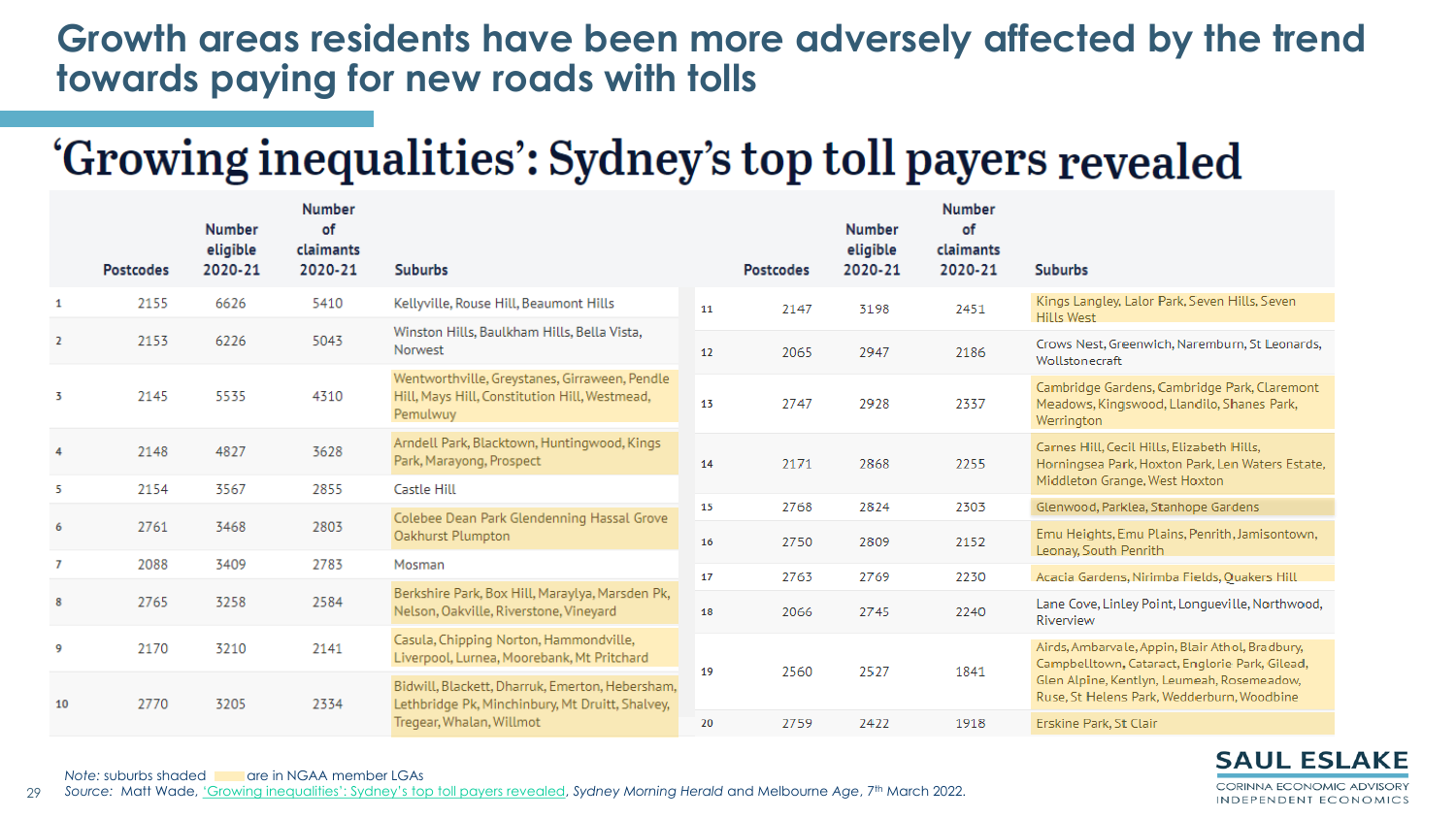### **'Growth areas' are predominantly in safe Labor seats: so they miss out on all the infrastructure pork-barrel spending**





**Federal election infrastructure** 

Source: Marion Terrill, Roundabouts, overpasses and carparks: Hauiling [the Federal Government back to its proper role in transport projects,](https://grattan.edu.au/wp-content/uploads/2022/03/Roundabouts-overpasses-carparks-Grattan-Report.pdf) Grattan Institute, March 2022.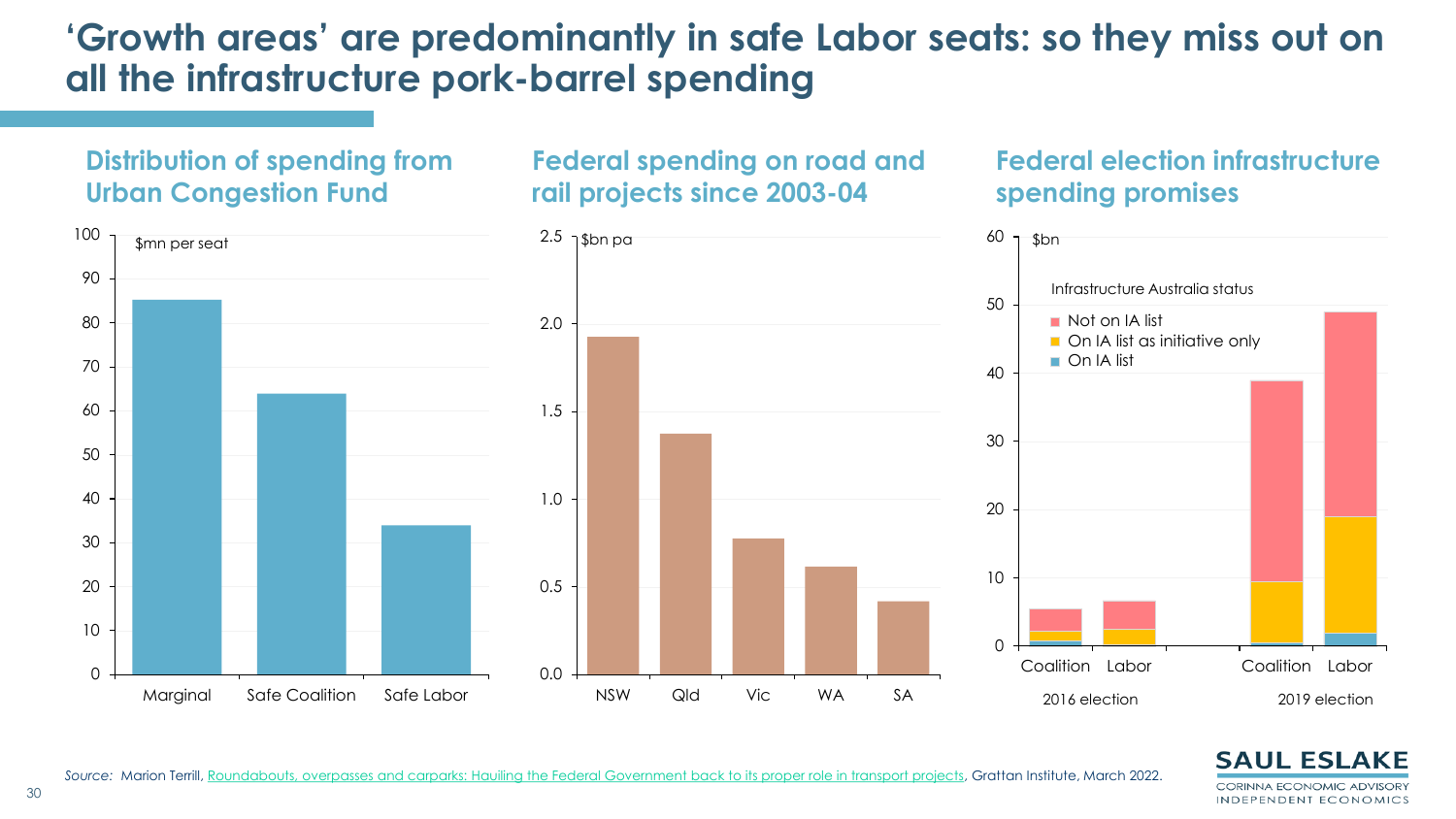### **A higher proportion of 'growth areas' households have mortgages – and hence are more exposed to increases in interest rates**



*Note:* 'Growth areas' comprise the following LGAs: Blacktown, Camden, Campbelltown, Liverpool, Penrith and Wollondilly (NSW); Cardinia, Casey, Hume, Mitchell, Whittlesea & Wyndham (Victoria); Ipswich, Logan, Moreton Bay & Redland (Queensland); Mount Barker & Playford (SA); Armadale, Cockburn, Gosnells, Kwinana, Swan & Wanneroo (WA). *Source:* Australian Bureau of Statistics (ABS), *[2016 Census Community Profiles](https://quickstats.censusdata.abs.gov.au/census_services/getproduct/census/2016/communityprofile/LGA10750?opendocument)*, 2019-20.



31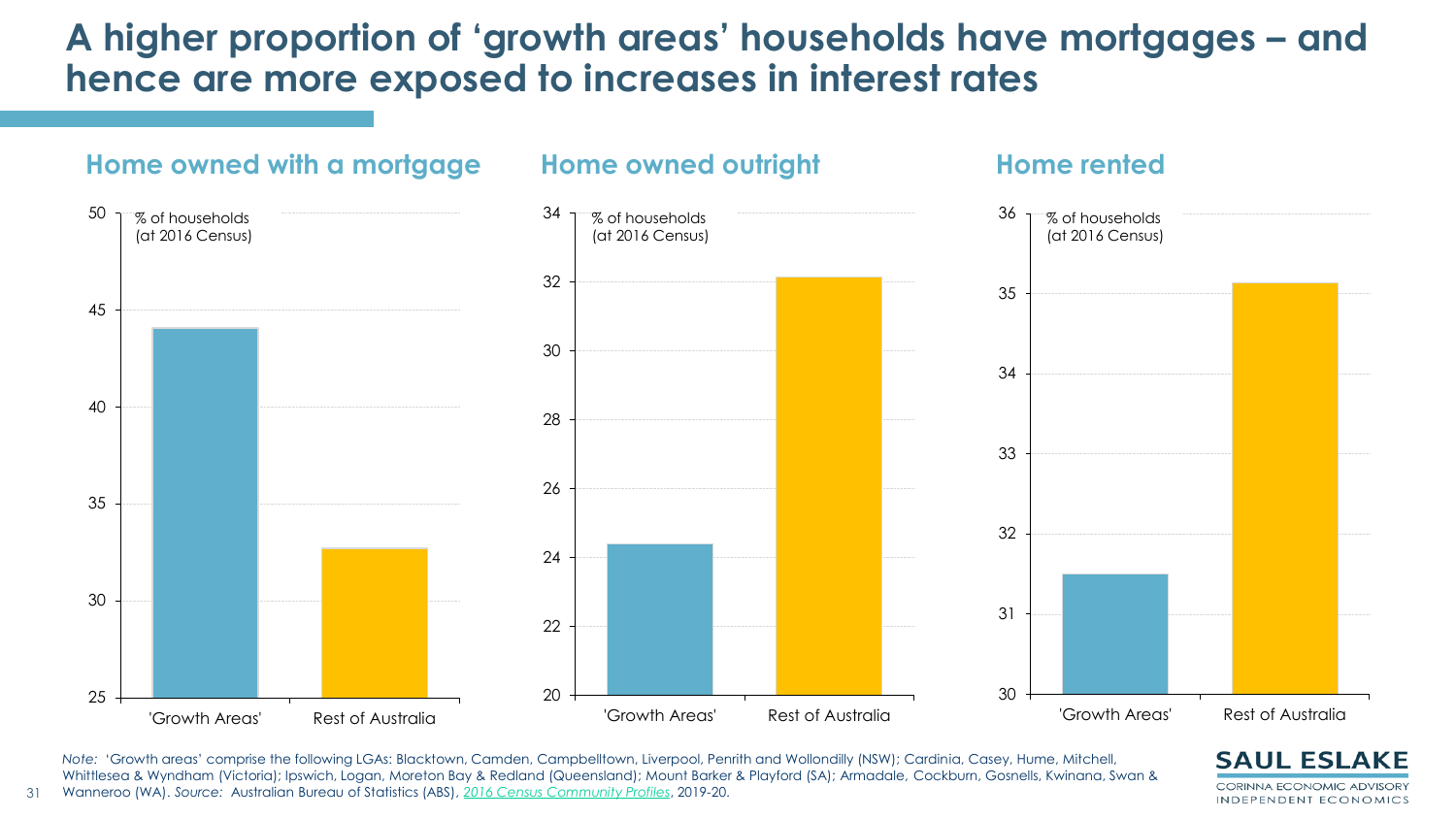### **Conclusions**

❑ **Australia's growth areas have been driven (as the name suggests) by rapid population growth** 

- − **these 24 LGAs have absorbed more than 31% of Australia's total population growth over the past decade – double their share of the total population a decade ago**
- − **but population growth has slowed dramatically since the onset of Covid-19, and may never return to what it was**
- ❑ **The populations of Australia's growth areas are younger, and more ethnically and culturally diverse, than those of other parts of Australia (both inner areas of large cities, and regional areas)**
	- − **those communities have often been poorly served by public health 'messaging'**
	- − **and have been hit particularly hard (in a different way from tourism-dependent regions) by Australia's tough border closures**
- ❑ **People living in growth areas have been disproportionately affected by Covid-19**
	- − **they've been more exposed to infections**
	- − **and a smaller proportion of them are employed in occupations in which it's easier to "work from home"**
- ❑ **People living in growth areas are more exposed to large increases in fuel prices**
	- − **because proportionately more of them drive to and from work, and don't have access to public transport**
- ❑ **People living in growth areas will be more affected by forthcoming increases in interest rates**
	- − **because a much higher proportion of them have mortgages**
- ❑ **People living in growth areas don't have much 'leverage' with political parties**
	- − **most growth areas are in safe Labor seats – so there's not much incentive (in terms of prospective electoral gains) for either of the major political parties to shower them with 'pork-barrel' dollars**
	- − **and there's no equivalent for growth areas of the National Party to extract pork-barrel dollars from their coalition partners for their safe seats**